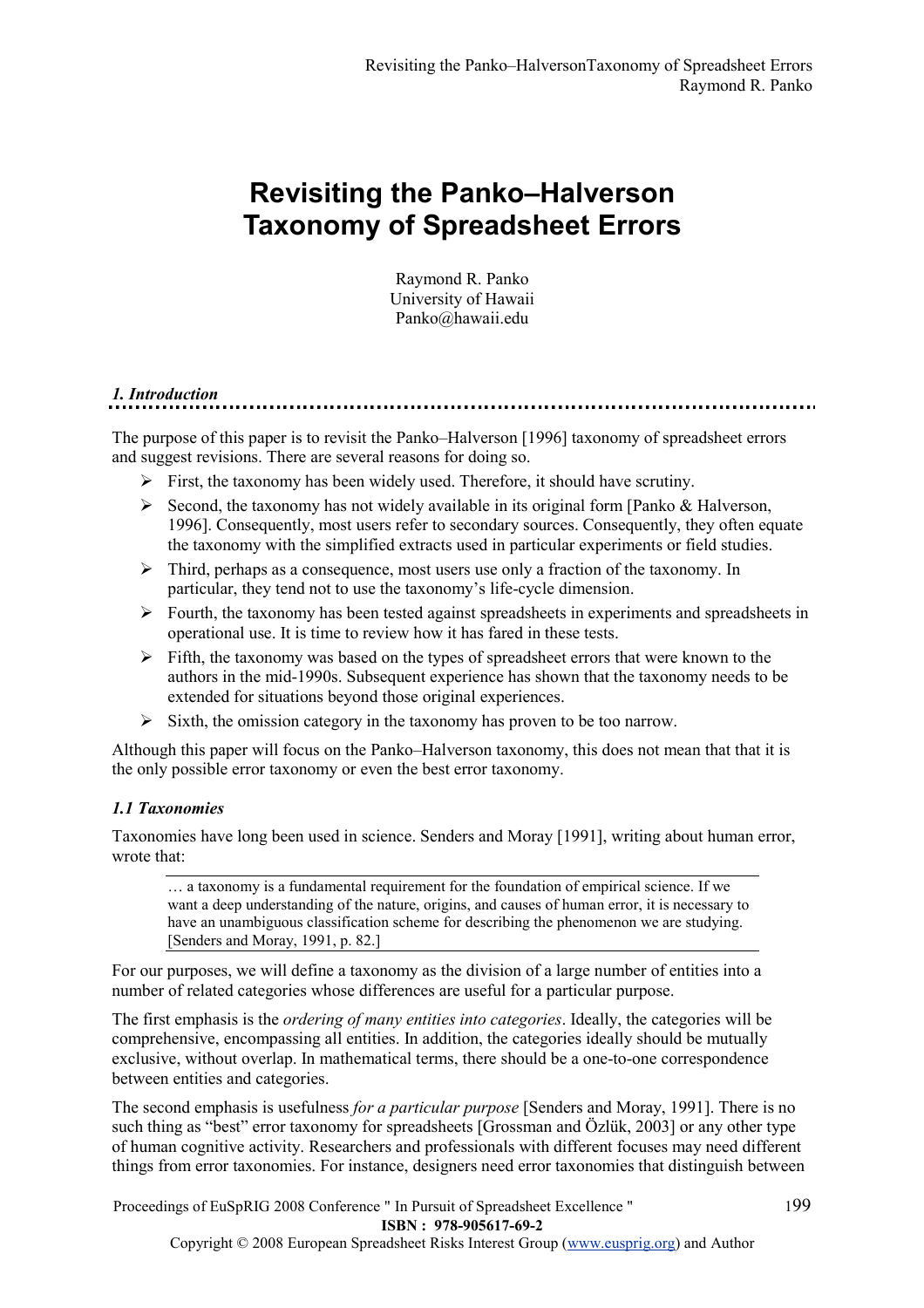types of errors that need different amelioration strategies. The legal system, in contrast, needs distinctions that help assign responsibility for damages [Senders & Moray, 1991]. Researchers with different purposes need different things from taxonomies and so may need different taxonomies.

In addition, several taxonomies are needed because each taxonomy will illuminate some aspects of the phenomenon while blinding the researcher or practitioner to other aspects. This occurs because theories in general illuminate tend to some things while ignoring others. For example, Graham Allison and Philip Zelikow [1999] analyzed the Cuban missile crisis from the viewpoint of several different theories about decision making. They showed how each theory was shockingly oblivious to certain types of evidence.

## 1.2 Phenomenological versus Theory-Based Taxonomies

Senders and Moray [1991] distinguished between different levels of taxonomy. The most superficial level consists of phenomenological taxonomies that are based on simple descriptions of error manifestations. For instance, typing errors at this level would be described by such things as key transpositions and other visible manifestation of errors. At the level of phenomenological errors, there is no explanation for why different errors occur, but taxonomies at this level may spur research into why specific types of errors occur.

Although one would prefer deeper taxonomies, phenomenological taxonomies can be very useful. Most obviously, they can focus subsequent research. In the human error field, if a particular certain type of error proves to be particularly frequent, then it may merit stronger attention. Conversely, if a type of error that was considered to be important actually turns out to be infrequent, then shifting resources to the study of other errors may be important.

Deeper taxonomies are informed by theory. This is especially valuable if theory predicts manifestations of results. In error research, for instance, theory may suggest different error occurrence rates for different types of errors, different detection rates, or different mechanisms for amelioration. Unfortunately, there is no complete theory for human error, so creating full deep taxonomies for spreadsheet errors is not possible.

Nearly all spreadsheet error research uses the post hoc analysis of spreadsheets that have already been developed. As a consequence, all of the error evidence is phenomenological. This would suggest that we should only be able to have phenomenological taxonomies. However, the human mind wants explanations. For better or worse, nearly all published taxonomies of error and spreadsheet error try to explain observed post hoc errors in terms of underlying theories, both formal and informal. While this may be fundamentally undesirable, it is also undesirable to use taxonomies that describe errors but give no clues as to why different types of errors occur or how they can be redressed.

## 1.3 Reliability in Classification

Taxonomies, like any other research methodology can be judged on a number of methodological criteria. Every taxonomy should face the entire battery of tests required to assess its internal and external validity.

We will only mention one of these methodological issues, reliability. Reliability means that if different people use the taxonomy to classify the same events or items, they will classify individual items in the same way. A taxonomy that cannot be applied reliably by different people is a failed taxonomy.

The simplest way to test reliability is to conduct an inter-rater reliability study. In these studies, two (or preferably more) people conduct a classification, and their consistency is compared statistically. There are several statistical tests available for testing inter-rater reliability. In general, an inter-rater reliability of 90% or higher is the goal, although an inter-rater reliability of 70% may make a study publishable as an exploratory study.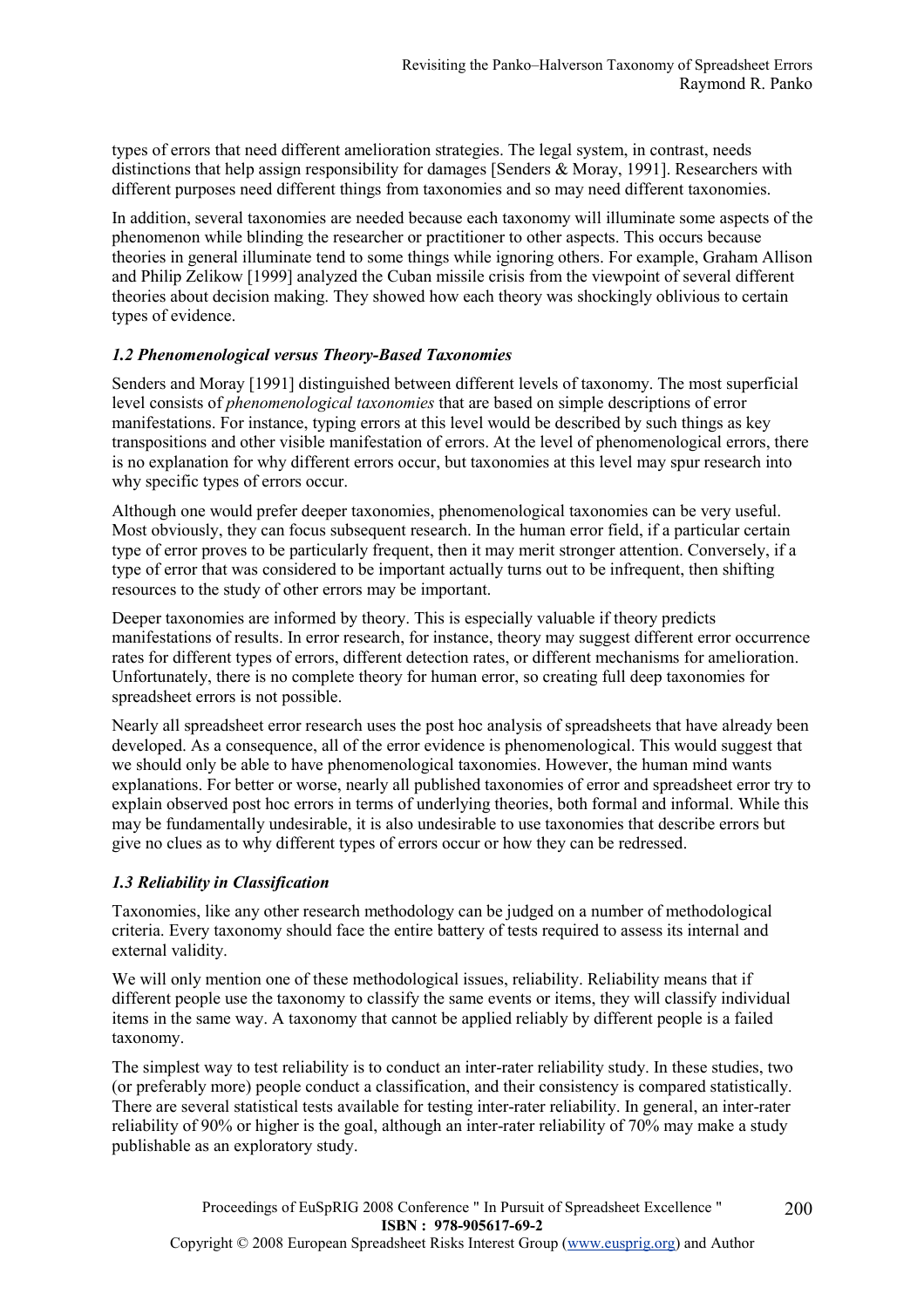In error analysis, using multiple raters has another benefit. It can allow us to estimate statistically how many errors remain undiscovered in the spreadsheet. However, this only works if a reliable error taxonomy is used because different types of errors have different detection rates. In general, ignoring error types will give an underestimate for the number of errors remaining, but even doing an estimate for number of error remaining based on all errors can be eye-opening for anyone who believes that they have found most or all errors in a spreadsheet.

# 2. General Human Error Taxonomies

There have been many taxonomies of human errors. We cannot cover them all. However, we will cover a few that appear to be of particular importance for building a taxonomy of spreadsheet errors.

## 2.1 What is an Error?

Senders and Moray [1991] defined an error as an action that is

"not intended by the actor; not desired by a set of rules or an external observer; or that led the task or system outside its accepted limits"

Senders and Moray (1991), p. 25.

Note that there needs to be an external standard for determining whether a result is an error. This can be general consensus that something is an error, or there can be a definitive test of whether a requirement has been satisfied or not. Not all errors have good external standards. This is particularly true for qualitative errors that violate good practice but do not, in the case of spreadsheets, generate an incorrect numerical answer.

Along with Senders and Moray [1991], we distinguish between errors and accidents. Accidents typically involve a series of errors and may even occur when no error has been made.

In programming, there is a distinction between faults and errors. A fault is a problem in the program. An error is a human action that leads to the fault. Most spreadsheet error taxonomies require the posthoc analysis of spreadsheet models. For consistency, we could refer to problems found in post-hoc analysis as faults. However, outside of programming, this is not common terminology. We will use the term "error" as something that is incorrect in a spreadsheet model rather than as a human action that causes the problem.

## 2.2 Mistakes versus Slips and Lapses

In his book, *Human Error*, Reason [1990] presented the taxonomy of human error types based on prior work by Reason and Mycielska [1982] and Norman [1981, 1984]. This taxonomy, which is shown in Figure 1, begins with a basic distinction between planning and implementation. If the plan is wrong, this is a mistake, regardless of how good the implementation is. However, if the plan is correct but the implementation is wrong, this is a slip or lapse.

#### Figure 1: Mistakes versus Slips and Lapses

The distinction between slips and lapses was proposed by Norman [1984]. A slip is an error during a sensory-motor action, such as typing the wrong number or pointing to the wrong cell. In contrast, a lapse occurs within the person's head. Typically, a lapse is a failure in memory, and this failure is often caused by overloading the limited human memory capacity.

This taxonomy has possible implications for automated spreadsheet analysis, which only works on final spreadsheet artifacts. It is likely that errors involving planning and storage that occur "off the spreadsheet" will leave few if any artifacts in the spreadsheet for automated analysis tools to find.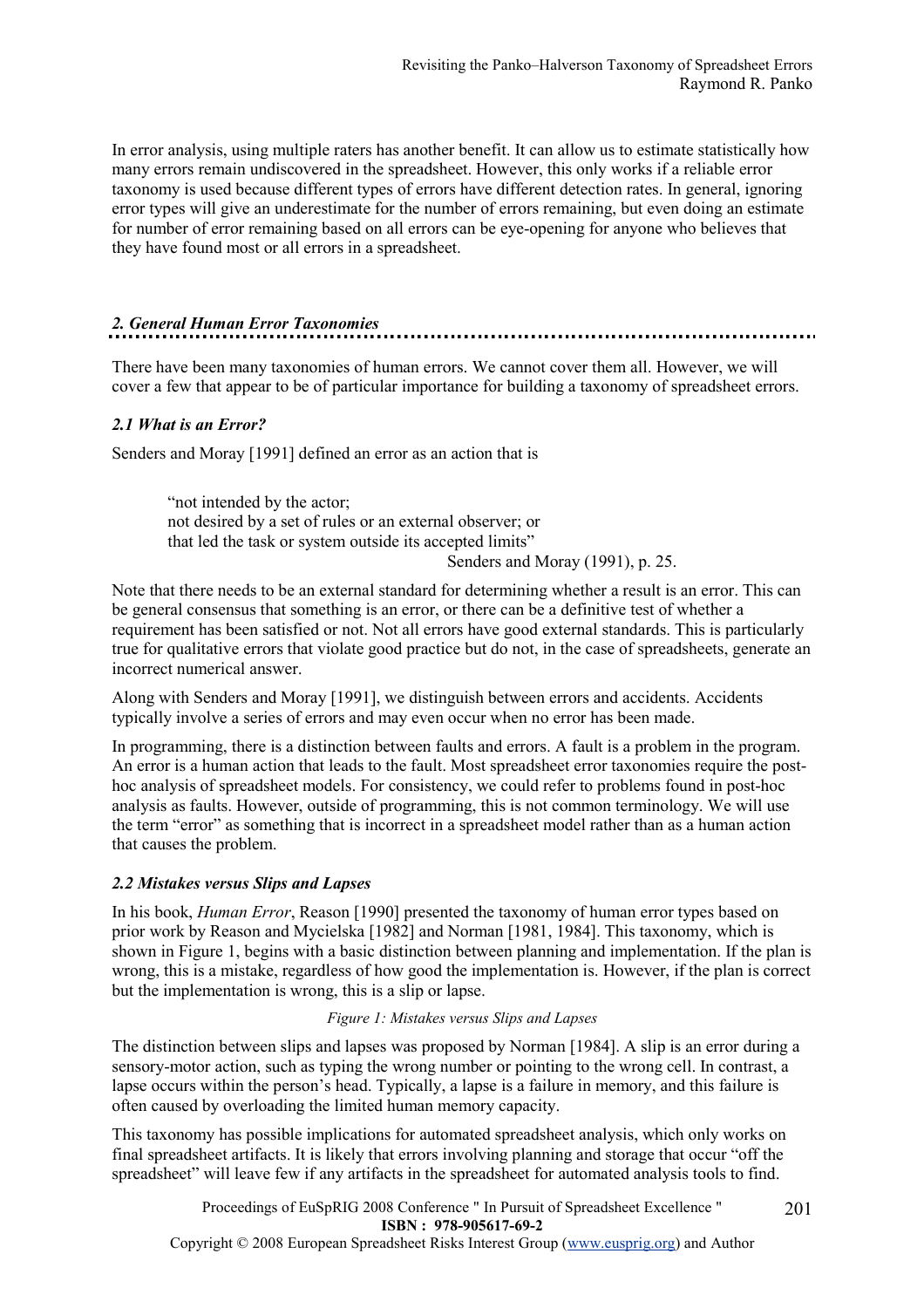Even slips during execution may or may not leave artifacts for automated spreadsheet analysis programs to find.

For human error hunters, too, the three types of errors suggest that looking only at the spreadsheet is likely to miss many or even most errors. It is important to examine requirements, designs, and algorithms to understand if they have been executed properly in the spreadsheet.

#### 2.3 Rasmussen and Jensen

Rasmussen and Jenson [1974] observed highly experienced electricians doing troubleshooting. They used protocol analysis in order to understand why errors occurred. This provided data below the phenomenological errors.

They observed that the troubleshooters used different strategies to solving different types of problems. Figure 2 shows these three strategies.

#### Figure 2: Rasmussen's Taxonomy of Cognition and Errors

- $\triangleright$  Much of the time, the troubleshooters were simply applying sensory-motor skills, such as using a voltmeter.
- $\triangleright$  When this was not sufficient, they applied one of many rules they had learned over time. A typical rule might be, "First, check if the device is plugged in and turned on." While this rule is obvious, many rules are quite subtle and are developed only after years of practice.
- $\triangleright$  When no existing rules were applicable, the troubleshooters had to use their general knowledge about the specific devices being studied and about electronics in general.

This taxonomy is useful in expanding our understanding of the mental processes that come into play when people work and, therefore, how they make errors. Mistakes, in other words, can occur when doing rule-based thinking or knowledge-based thinking. Errors during rule-based and knowledgebased activities may be very different and may require different error reduction strategies.

Although the Rasmussen and Jensen typology is attractive, applying it tends to run into two significant problems. First, subjects must be experienced. Unless the subject is experienced, he or she is not likely to have developed many rules. In addition, if subjects are comparative novices, they may not yet have developed the understanding of the knowledge domain sufficient to allow them to do knowledge-based work. Due to these problems, any researcher who wishes to use the Rasmussen typology needs to use suitable subjects.

The second problem is that the Rasmussen and Jensen study observed work as it was being done. (It was a form of protocol analysis.) To use this taxonomy post hoc, based on observed errors in a completed spreadsheet, would require a great deal of justification, if such justification was possible at all. How is it possible, for example, to tell whether an activity was rule-based or knowledge-based when an error was concerned, simply on the basis of artifacts?

#### 2.4 Allwood

To build his taxonomy, Allwood [1984], did a protocol analysis with students solving mathematical problems. This is somewhat more specific than the other human error taxonomies we have seen because it only deals with mathematical errors. Of course, many spreadsheet errors are likely to be mathematical errors.

Figure 3 shows that Allwood's students made 327 errors as they worked. Six out of ten errors were execution errors, which involved something like doing a calculation incorrectly. The subjects spontaneously caught 83% of these errors as they worked. Consequently, execution errors accounted for only 29% of final errors.

Figure 3: Allwood's Study of Mathematical Errors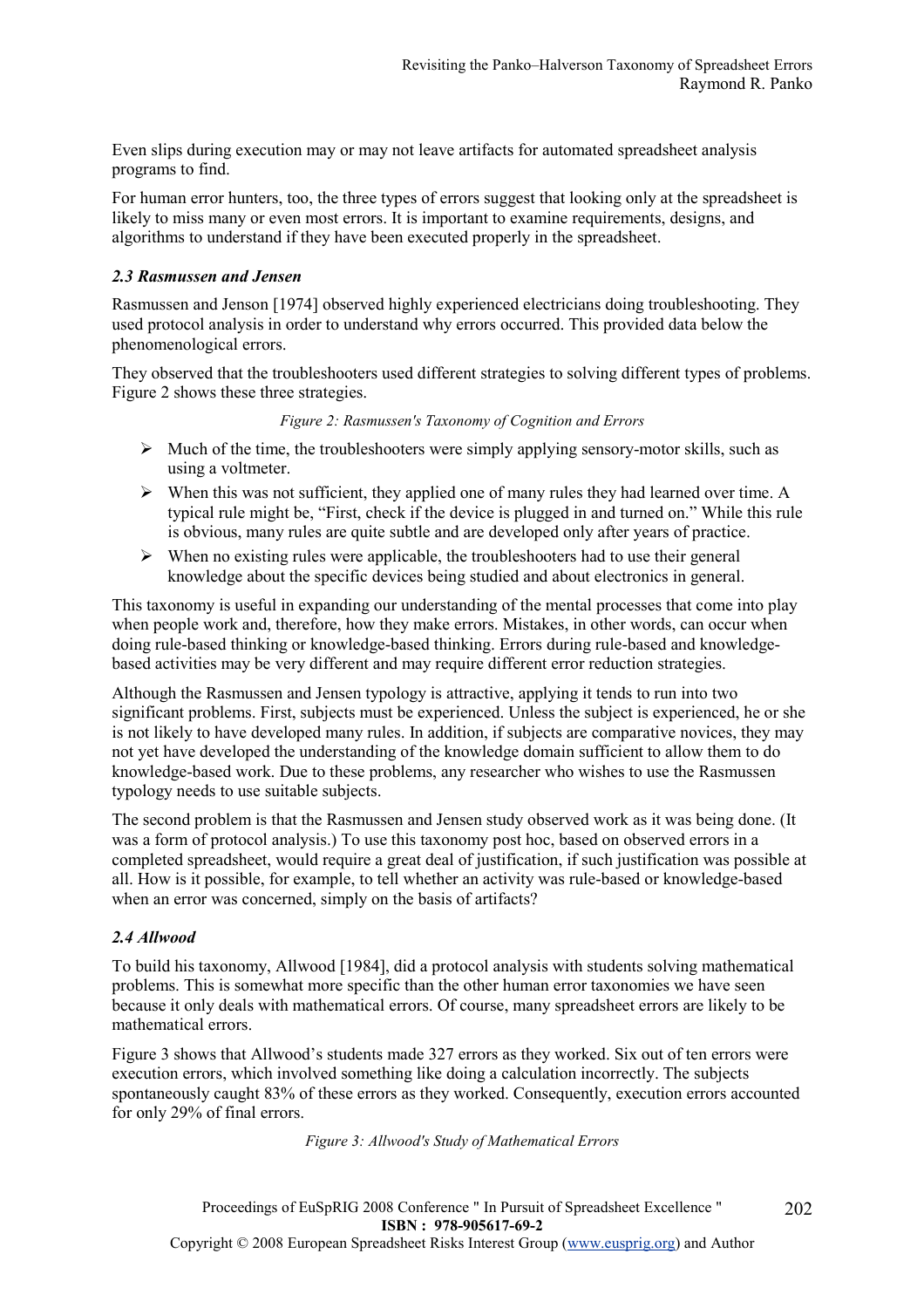Errors that involved mathematical thinking, namely solution method errors and higher-level math errors, only accounted for a quarter of all errors made, but their relatively low error detection rates— 48% and 25%, respectively, resulted in their accounting for 40% of all errors.

Skip errors involved subjects skipping a step in a solution process. These errors were comparatively rate, accounting for only 9% of all errors. However, none were detected spontaneously, so they resulted in 29% of all final errors.

Allwood [1984] showed that different types of errors in this taxonomy had radically different occurrence rates and detection rates. That certainly is attractive in error taxonomies. In addition, of course, spreadsheets generally perform mathematical computations. It may be possible to build on the Allwood framework to spreadsheet error taxonomies. Panko and Halverson [1996] did exactly that.

## 2.5 Flowers and Hayes

Another limited but intriguing error taxonomy comes from Flower and Hayes [Flower and Hayes, 1980; Hayes and Flower, 1980], who studied the process of writing.

In another protocol analysis, Gould [1980] noted that writers spend 40% to 70% of their time thinking instead of actually writing. He found that they were reviewing what they had just written (similar to Allwood's [2004] standard check during in mathematics) and planning where they would go next. Gentner [1988] also noted that people spend time pausing when they are doing typing.

Flower and Hayes looked in depth at the non-writing time in the writing process. They found that their subjects had to work at several levels of abstraction simultaneously. They had to select specific words while generating sentences, and sentence production had to fit into the author's plan for the paragraph, for larger units of the document, and for the document as a whole. Planning had to be done at all levels of abstraction, and it had to be done simultaneously. Each level of abstraction created constraints that had to be obeyed when considering other levels.

Figure 4 shows that the Flower and Hayes taxonomy of concerns can be viewed as a context pyramid that is inverted, placing all of the weight of all context levels on the writing of a word. This can create enormous overload on the writer's memory and planning resources.

## Figure 4: The Flower and Hayes Context Pyramid

In spreadsheet development, the same mental load is generated. Whenever a developer types a formula, he or she has to be cognizant of the algorithm for the formula, the algorithm for a larger section of the spreadsheet, and for the spreadsheet as a whole.

## 2.6 Jambon

The final human error taxonomy we will mention was created by Jambon [1998]. In contrast to other taxonomies we have seen, the Jambon technology focuses on testing and remediation after development rather than during development. Jambon noted that testing and remediation is a fairly complex process involving two stages:

- $\triangleright$  Error diagnosis consists of error detection, followed by error explanation. At the end of this stage, the tester knows that a problem exists and what it is.
- Error recovery consists of the actions needed to fix an error. Jambon [1998] divided error recovery into planning an execution.

In addition to noting the complexity of testing and remediation, Jambon [1998] noted that there are two different approaches during error explanation. The first is forward error correction, which consists of doing things to get the correct results. The other consists of backward error detection, which consists of working from the error back to its cause.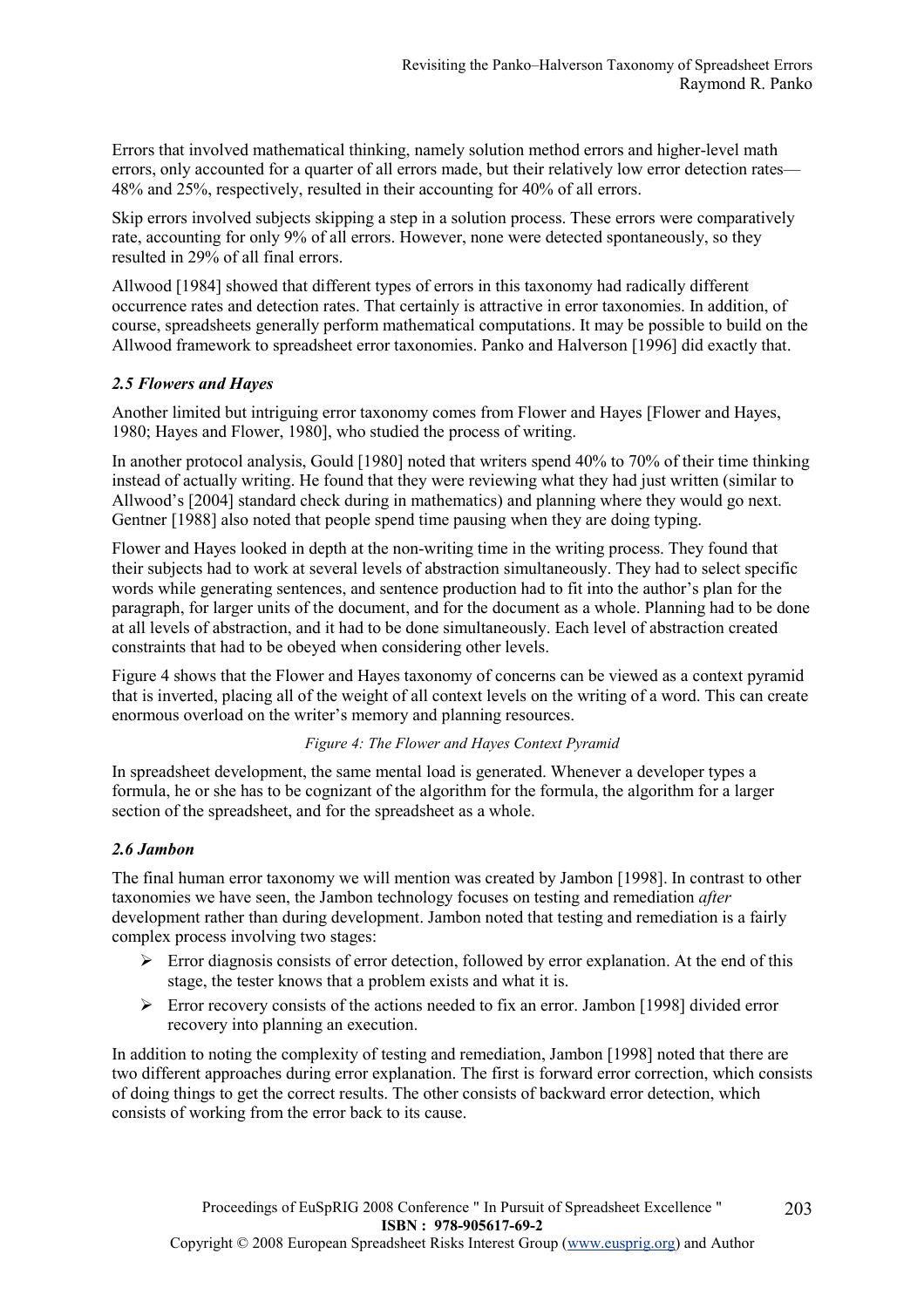# 2.7 Perspective on Human Error Taxonomies

The research that has been done to date on human error taxonomies suggests that human error is a complex process. The Norman–Reason taxonomy of mistakes, lapses, and slips appears to be very widely accepted and is backed by both theory and experimental data. However, each error taxonomy that we have seen (and many more) provides important insights into human error issues.

# 3. Spreadsheet Error Taxonomies

specifically at spreadsheet error taxonomies.

So far, we have been looking at general human error taxonomies. Building on this, we will now look

#### 3.1 Galletta

When Galletta et al. [1993] conducted an experiment in which MBA students and accountants working on their accreditation examined spreadsheets looking for errors, they divided errors into two types. First, there were domain errors that occurred when a formula required knowledge of accounting. Second, there were *device errors*, which occurred when the error involved using the computer and the spreadsheet program—typing errors and pointing errors.

#### 3.2 Panko and Halverson

For their research on errors in spreadsheet development and inspection, Panko and Halverson [1996] created a taxonomy of spreadsheet research risks as a three dimensional cube. The three sides of this cube were research issue, life cycle stage, and methodology (experiment, survey, etc.) for addressing the research issues.

Figure 5: Panko and Halverson Spreadsheet Risks Research Cube

#### Research Issues

Research issues included structural concerns (poor structure), actual errors, user work practices, assumptions, and spreadsheet model characteristics (size, percentage of cells that are formulas or data, complexity of formulas, one-time versus many-time use, number of people who use the spreadsheet, purpose, and so forth), and control policies.

#### Measuring Error Rates

Under "actual errors," the taxonomy noted several ways to quantify errors and noted that each has advantages and disadvantages. The metrics listed were:

- $\triangleright$  Percentage of models containing errors
- $\triangleright$  Number of errors per model
- $\triangleright$  Distribution of errors by magnitude
- $\triangleright$  Cell error rate

#### Figure 6: Panko and Halverson Metrics for Measuring Errors

For error magnitude, Panko and Halverson noted that "Some errors are important, other unimportant. One measure is the size of the error as a percentage of the correct bottom-line value. Another is whether a decision would have been different had the error not been made. We suspect that quite a few errors are either too small to be important or still give answers that lead to the correct decisions." Many field audits have found that significant errors (such as errors that are material in financial statements or that can affect a decision) are very widespread but that "show stopper" errors only occur in about 5% of all spreadsheets.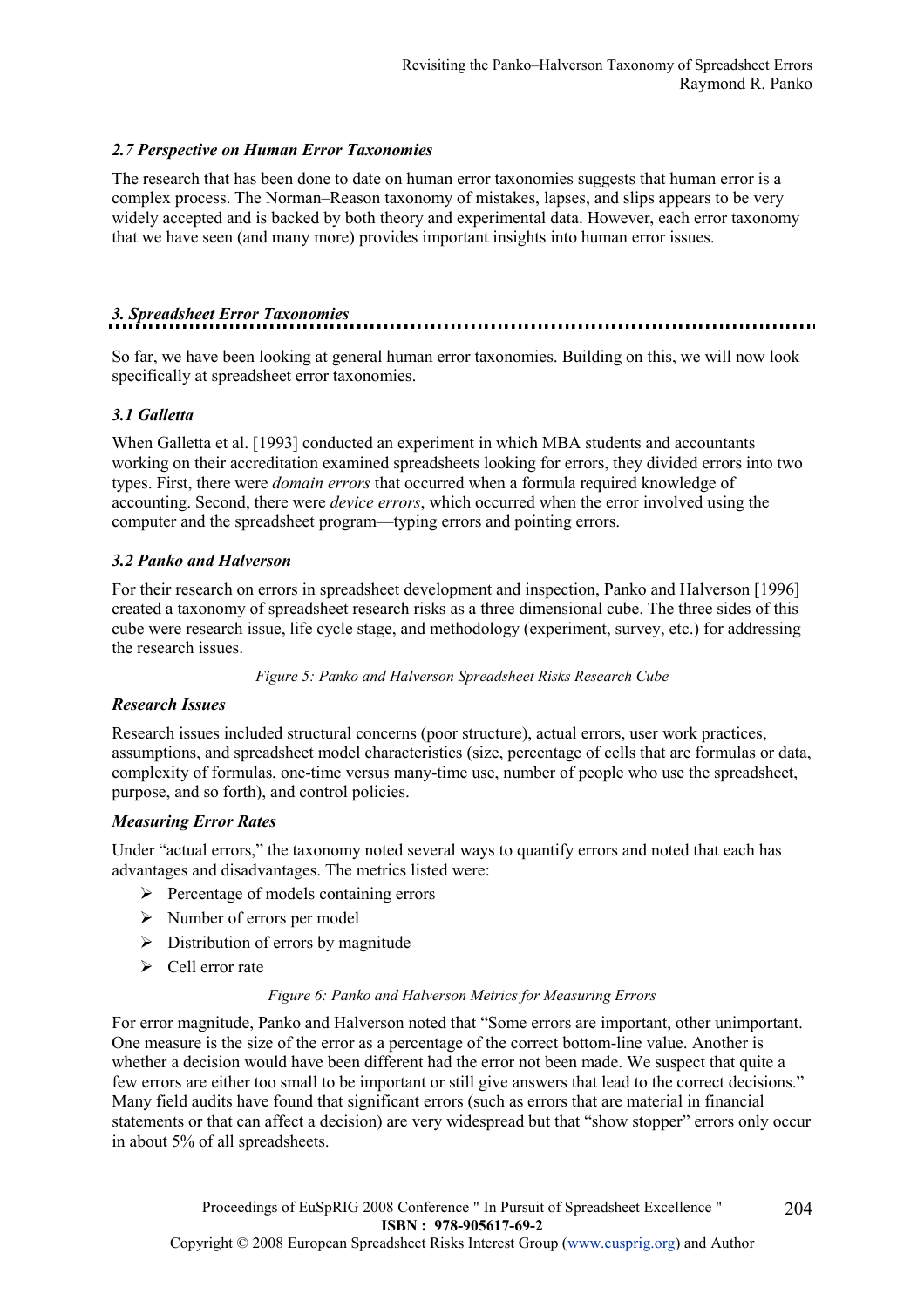In terms of the cell error rate, which is the percentage of cells that contain an error, Panko and Halverson were taking a cue from software development research, which has long measured the faults per thousand lines of noncomment source code (faults/KLOC). Within limits, the rate of faults/KLOC is reasonably the same across programs. This allows software developers to get a rough count of the number of errors they can expect to find when inspecting a module of code with known length.

In their taxonomy, Panko and Halverson did not discuss how to count errors. In the research in which this taxonomy was created, Panko and Halverson [1997, 2001] argued that errors should be counted in the cells in which they occurred. Even if this error is repeated in copied cells or makes dependent cells incorrect, it should only be counted as a single cell.

## Basic Error Types

Figure 7 shows the Panko and Halverson [1996] taxonomy of error types. The taxonomy first divides errors into quantitative and quantitative errors. Their demarcation of the two types of errors was very simple. If something made a final value (bottom-line value) incorrect, then it was a quantitative error. If it did not, it was a qualitative error.

## Figure 7: Panko and Halverson Taxonomy of Error Types

The most common qualitative error is putting a number into a formula instead of a cell reference. It does not cause errors then, but it makes errors more likely later, say when assumptions have to be changed in what-if analysis. In fact, Teo and Tan [1997] did find later that students who did jamming (hardcoding numbers in formulas) did make more errors in subsequent what-if analyses. Reason [1990] calls such errors latent errors because they cause no errors at the time they are made but increase the likelihood of an error occurring later. Pryor [2003] gives an excellent list of qualitative errors.

Following Allwood [1984] broadly, Panko and Halverson divided quantitative errors into three basic types: mechanical, logic, and omission errors. They have the following definitions for these error types:

- $\triangleright$  Mechanical errors are typing errors, pointing errors, and other simple slips. Mechanical errors can be frequent, but they have a high chance of being caught by the person making the error.
- $\triangleright$  Logic errors are incorrect formulas due to choosing the wrong Algorithm or creating the wrong formula to implement the algorithm.
- $\triangleright$  Omissions are things left out of the model that should be there. They often result from a misinterpretation of the situation. Human factors research has shown that omission errors are especially dangerous because they have low error rates.

Logic errors occurred frequently, and Panko and Halverson used two different ways to distinguish between them. First, Lorge and Solomon [1955] had talked about errors that are obvious when pointed out to the person who made the error. Lorge and Solomon called these Eureka errors. In their first study, Panko and Halverson observed students as they worked. They found that for certain errors, even if one of the team members warned about the error, he or she would often be ignored. The researchers called these Cassandra errors, after the Homeric character who was cursed to warn of disasters but never be believed. As Lorge and Solomon noted, groups are very good at reducing Eureka errors. Panko and Halverson showed that groups were very poor at reducing Cassandra errors.

Panko and Halverson also distinguished between pure logic errors and domain logic errors. Domain logic errors stemmed from the builder's misunderstanding of the knowledge domain for the spreadsheet, such as accounting. In contrast, pure logic errors resulted in the incorrect use of mathematics or logic in general. Panko created the Wall task, which was simple and free of domain knowledge requirements, in order to avoid the complications of requirements for domain knowledge. Panko and Sprague [1998] conducted an experiment using the Wall task. Subjects still made logic errors, indicating that errors in spreadsheets were not simply due to poor domain knowledge.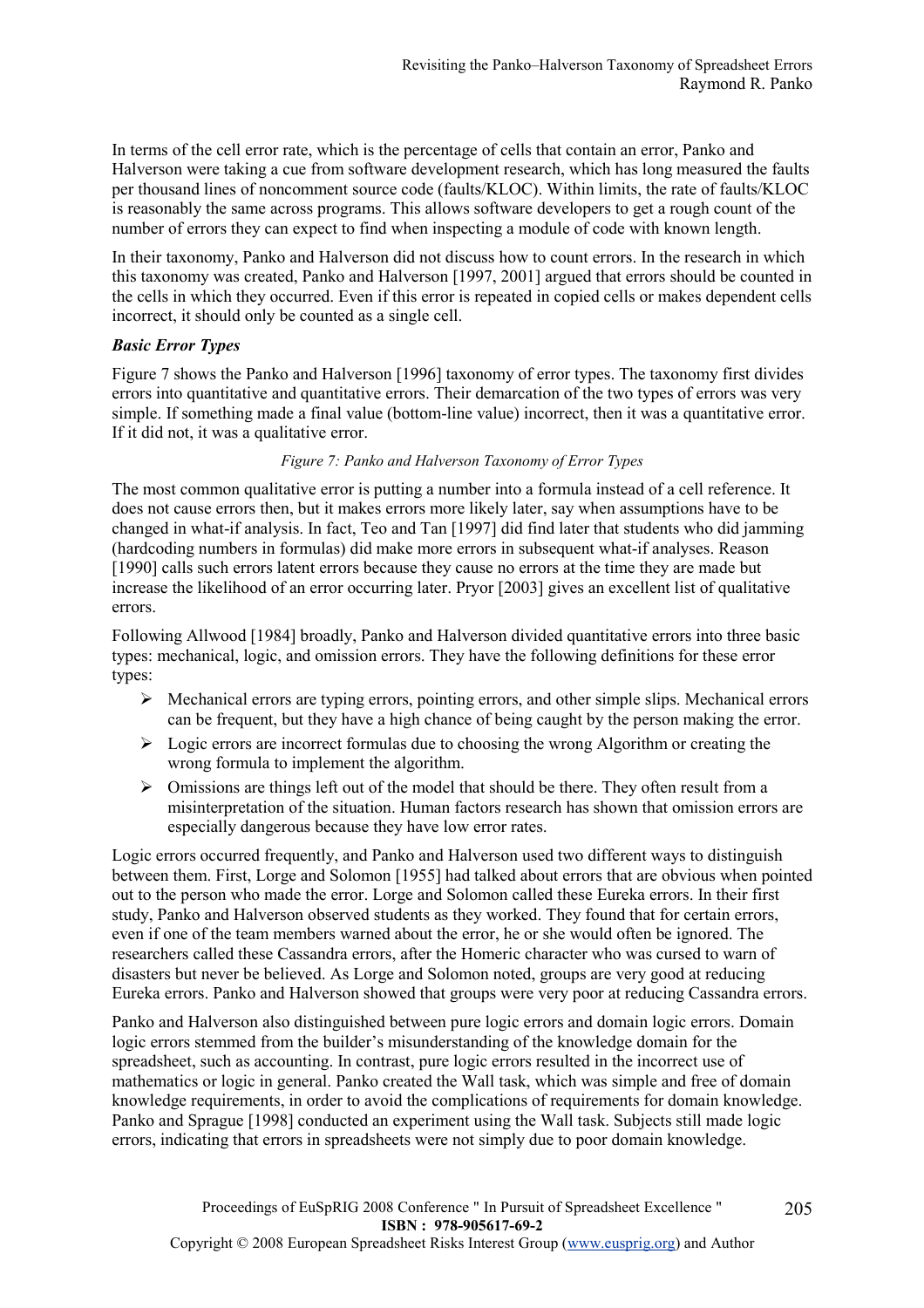## Using the Taxonomy

Panko and Halverson's first study using the taxonomy was a development experiment in which subjects developed a spreadsheet working alone, in groups of two, or in groups of four [Panko and Halverson, 1997]. The authors conducted an inter-rater reliability test on the taxonomy's definition of quantitative errors (errors that changed a final value), the tripartite distinction between mechanical, logical, and omission errors, and the distinctions between Eureka and Cassandra errors. The subjects made the same 209 quantitative errors according to both researchers, for a 100% reliability rate. Within these quantitative errors, the researchers initially disagreed on the classification of a single error that occurred in three spreadsheets. This represented 99.6% reliability. The point of disagreement was a mistake made by three subjects who all added expenses to revenues to get income, instead of subtracting expenses. One researcher classified this as a logic error, the other as a mechanical error. After a discussion the authors agreed to call it a mechanical error. Teo and Tan [1997] reported no problems when they used the taxonomy in a duplicate of the Panko and Sprague [1998] Wall task.

Panko [1999] later conducted an inspection study, using a modification of the Galletta et al. [1997] inspection task. This time, Panko tested the distinction between omission errors and other types of errors (mechanical and logical). The data showed that omission errors were indeed detected much less frequently than other types of errors.

Hicks [1995] used the Panko [1999] inspection method and the Panko and Halverson [1996] error taxonomy to inspect a large capital budgeting spreadsheet about to be operational in a multi-billion dollar company. They used three inspectors working apart and then together to compare their results. (Unfortunately, they did not report the amount of time spent and the number of cells in the spreadsheet, contrary to the Panko and Halverson [1996, 1997] methodology. They reported that the taxonomy worked well for them, although they did not report inter-rater reliability.

#### Errors by Life Cycle

The third dimension in the spreadsheet risks cubes was life cycle stage. Based on the prior spreadsheet literature, they divided the spreadsheet life cycle (not just the spreadsheet development life cycle) into 5 stages:

- $\triangleright$  Requirements and Design
- $\triangleright$  Cell Entry
- $\triangleright$  The Draft Stage (before testing)
- $\triangleright$  Debugging
- $\triangleright$  Operation

Panko and Halverson [1996] suggested that the error rate varies strongly across this life cycle. For early stages, they note that experiments indicate that when people enter formulas in cells, the error rate is about 10%, but that most of these errors are caught (Olson and Olson, 1990). Consequently, when people finish development (this is called the draft stage), the error rate is half of that or less. Third, when subjects inspect spreadsheets to look for errors, they find a majority of them, further reducing the error rate.

#### Problems with the Panko and Halverson Taxonomy

Although the Panko and Halverson taxonomy has been fairly well validated by experiments, some limitations have become obvious over time.

 $\triangleright$  First, although the taxonomy has both a error type dimension and a spreadsheet life cycle perspective, this was not fleshed out until later. For instance, Panko and Halverson focused on development and inspection. They did not look at the types of errors that occur during initial analysis and requirements. More concretely, probably because they did not study ongoing use they were not aware until later of overwriting errors, in which a user overwrites a formula with a numerical value.

Proceedings of EuSpRIG 2008 Conference " In Pursuit of Spreadsheet Excellence " ISBN : 978-905617-69-2 Copyright © 2008 European Spreadsheet Risks Interest Group (www.eusprig.org) and Author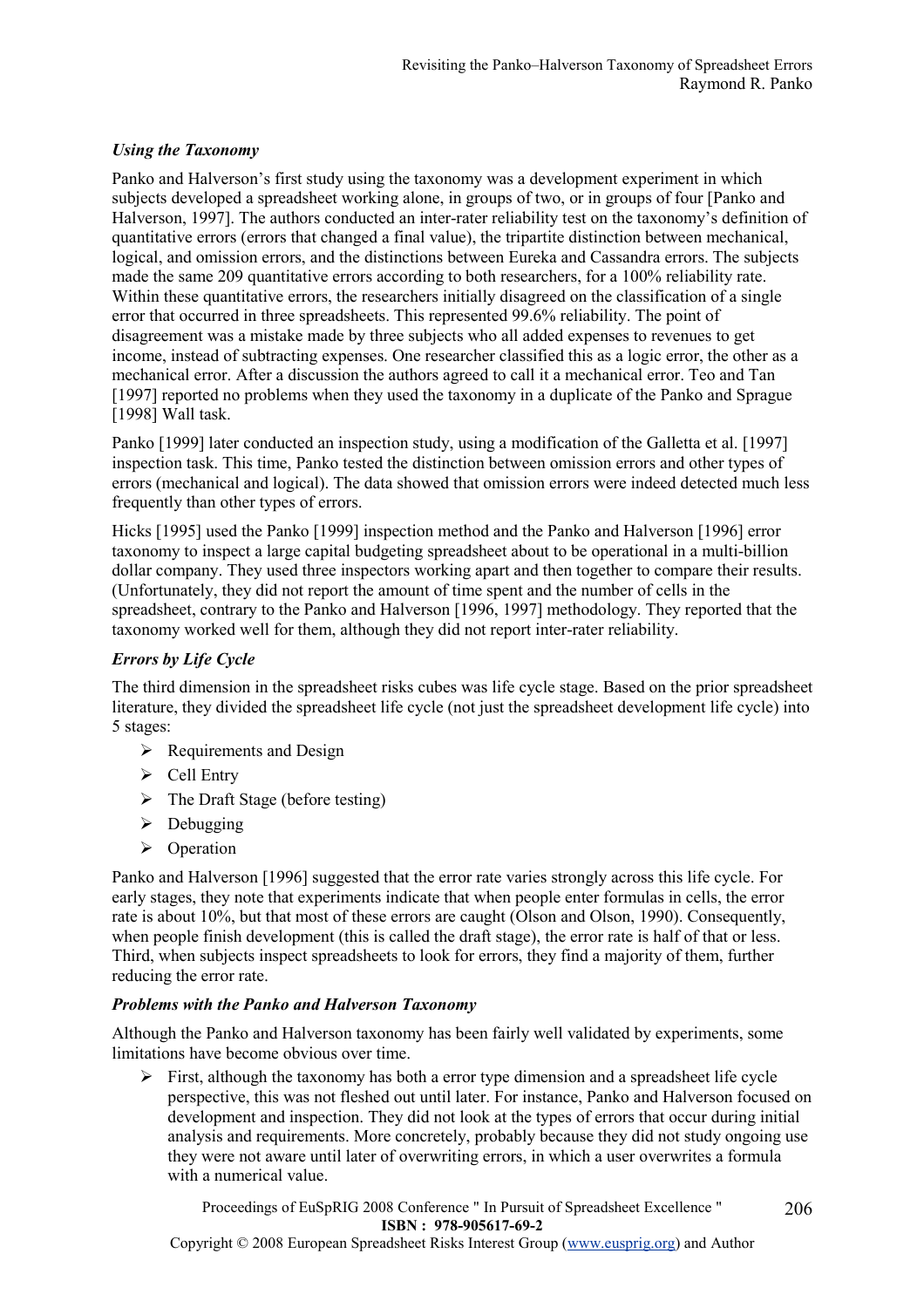- $\triangleright$  Second, they focused on omission errors because these were the subject of earlier human error research. However, given the work of Flower and Hayes, omission errors are only one type of error that is likely to occur as people with limited memory resources must cope with simultaneous needs to enter a formula, keeping the full algorithm in mind, and keeping the flow of the entire spreadsheet in mind.
- $\triangleright$  Third, the taxonomy did not recognize the important distinction between sensorymotor slips and memory lapses. Particularly in the wall task [Panko and Sprague, 1998], dividing mechanical errors into slips and lapses would change the picture considerably.

## 3.3 Rajalingham

Shortly after the Panko and Halverson [1996] taxonomy, Rajalingham, et al. [2000] created more complex taxonomy of spreadsheet errors. This taxonomy is shown in Figure 8.

#### Figure 8: The Rajalingham, Chadwick, Knight, and Edwards 2000 Taxonomy

This taxonomy also begins with the distinction between qualitative and quantitative errors. It then gets into the distinction between accidental errors and reasoning errors. This is similar to the Panko and Halverson [1996] mechanical versus logical distinction, but its terminology (accidental versus reasoning) may be better connotatively.

An important addition in this taxonomy is the distinction between developer and end-user errors. Panko and Halverson [1996] only focused on developer errors. They did not consider the types of errors that end users would make after development. Most obviously, they failed to consider data entry errors, which can be very important. These errors can include inputting incorrect data or even overwriting a number with a formula. Rajalingham, et al. [2000] also considers errors that users make in interpreting the results of spreadsheets. If a spreadsheet gives the correct result but this correct result is misinterpreted, say because of poor output labeling, this is just as bad as a development error.

Later, Rajalingham [2005] revisited the taxonomy. He actually came up with two follow-up taxonomies. Figure 9 shows his "bushy" taxonomy. He gave it this name because it often branches into three or more alternatives. Rajalingham argued that this approach made it difficult to decide where to place and error, and it also tended to require an error to be placed in two or more end nodes.

#### Figure 9: Rajalingham's 2005 "Bushy" Taxonomy

Rajalingham, in the same paper, also presented his "binary" taxonomy. He argued that having to make a binary choice at each step made classification easier and more predictable.

Figure 10: Rajalingham's 2005 "Binary" Taxonomy

#### 3.4 Howe and Simkin

In a code inspection experiment, Howe and Simkin [2006] created a new taxonomy of error. Figure 11 shows this taxonomy.

#### Figure 11: Howe and Simkin Taxonomy

Obviously, this taxonomy is very different from earlier taxonomy. Its clerical and non-material errors are such things as spelling errors in labels, incorrect dates, and so forth. Most previous studies ignored such errors.

There is an especially important addition in the rules violations category. These are basically parts of the model that violate requirements. Omission errors do this, but so do many other types of errors.

Giving evidence for the usefulness of the taxonomy, subjects had different detection rates for different types of errors. In another code inspection study, Bishop and McDaid [2007] used the Howe and Simkin [2006] taxonomy. They also found differences in error detection rates, and they found that experienced spreadsheet developers from industry had a higher detection rate than students for rules violations and formula errors. However, the Bishop and McDaid subjects had a far lower detection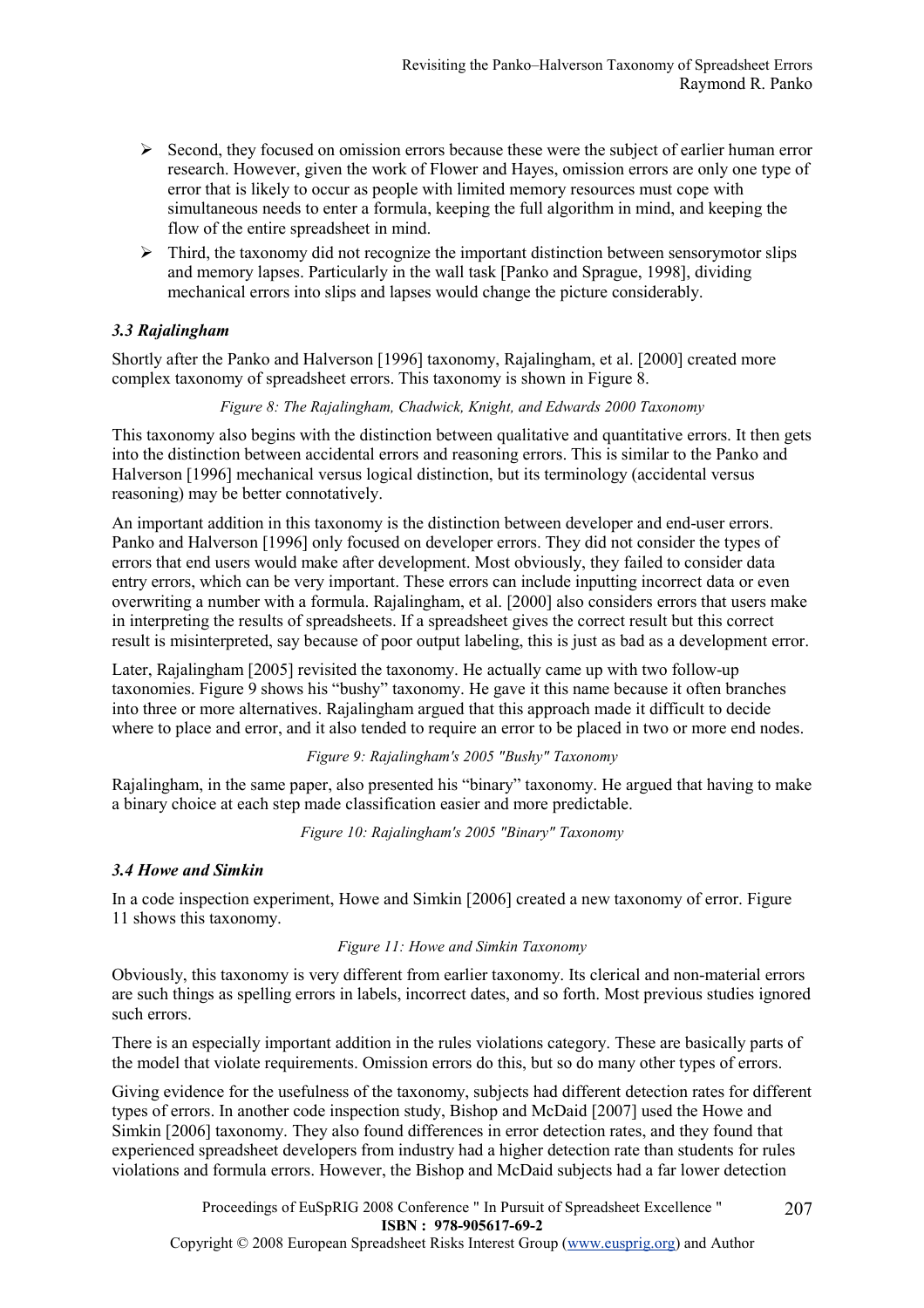rate for clerical /nonmaterial errors, perhaps because they had not been explicitly instructed to look for them.

#### 3.5 Powell, Lawson, and Baker

For their series of projects involving the creation, testing, and use of a code inspection (auditing) methodology, Powell, Lawson, and Baker [2007] developed another taxonomy of errors. Figure 12 illustrates this taxonomy

#### Figure 12: Powell, Lawson, and Baker Taxonomy

Note that this taxonomy's use of omission errors is very different from the use of omission errors in Panko and Halverson [1996]. In the Panko and Halverson, something in the requirements is left out of the spreadsheet. This is not likely to be detectable by looking at the spreadsheet. In contrast, in the Powell, Lawson, and Baker [2007] taxonomy, it means pointing to a blank cell.

Hard coding is described as a qualitative error in the Panko and Halverson [1996] and the Rajalingham [2005] bushy taxonomy. In the Powell, Lawson, and Baker [2007] taxonomy, hard coding is usually not a quantitative error but sometimes is, "if it is sufficiently dangerous" (Page 60).

The spreadsheets studied to develop this taxonomy were operational spreadsheets in use for some time. However, there is no category for overwriting a formula with a constant. Nor is there any indication that this has happened.

#### 3.6 Madahar, Cleary, and Ball

In the EuSpRIG conference during which Powell, Lawson, and Baker [2007] presented their taxonomy, Madahar, Cleary, and Ball [2007] also presented their taxonomy. In contrast to other taxonomies, this was a taxonomy of spreadsheets rather than of error in the spreadsheet. Writers have long argued that different types of spreadsheets need greater or lesser degrees of control (e.g., Schultheis and Sumner, 1994).

Madahar, Cleary, and Ball [2007] considered three models for describing the different types of spreadsheets they found in the one department of a university. They described Model 3 as their best model. This model had three dimensions.

#### Figure 13: Madahar, Cleary, and Ball Taxonomy of Spreadsheets

- $\triangleright$  Dependency means how fundamentally the organization depends on the spreadsheet. Values can be operational, tactical, or strategic.
- $\triangleright$  Magnitude is the severity of consequences for potential errors.
- $\triangleright$  Time/Urgency refers to deadlines that have to be met using the spreadsheet.

# 4. Revising the Panko and Halverson Taxonomy

Although the Panko and Halverson [1996] taxonomy has worked relatively well, it is more than a decade old and is showing its age. In particular, it has two obvious problems.

- $\triangleright$  First, it was developed for a specific purpose—to classify quantitative errors in spreadsheet development and inspection that reflects human differences in commission rate and detection rate. However, because it was limited in its approach, it did not consider errors that occur in other stages of the spreadsheet systems life cycle. In addition, because it was developed in an effort to prove that quantitative errors are in fact common and difficult to detect, it paid little attention to qualitative errors which are arguably more important.
- $\triangleright$  Second, even the taxonomy's view of quantitative errors was too limited. One specific problem is that its definition of mechanical errors included slips but not lapses. This is a

Copyright © 2008 European Spreadsheet Risks Interest Group (www.eusprig.org) and Author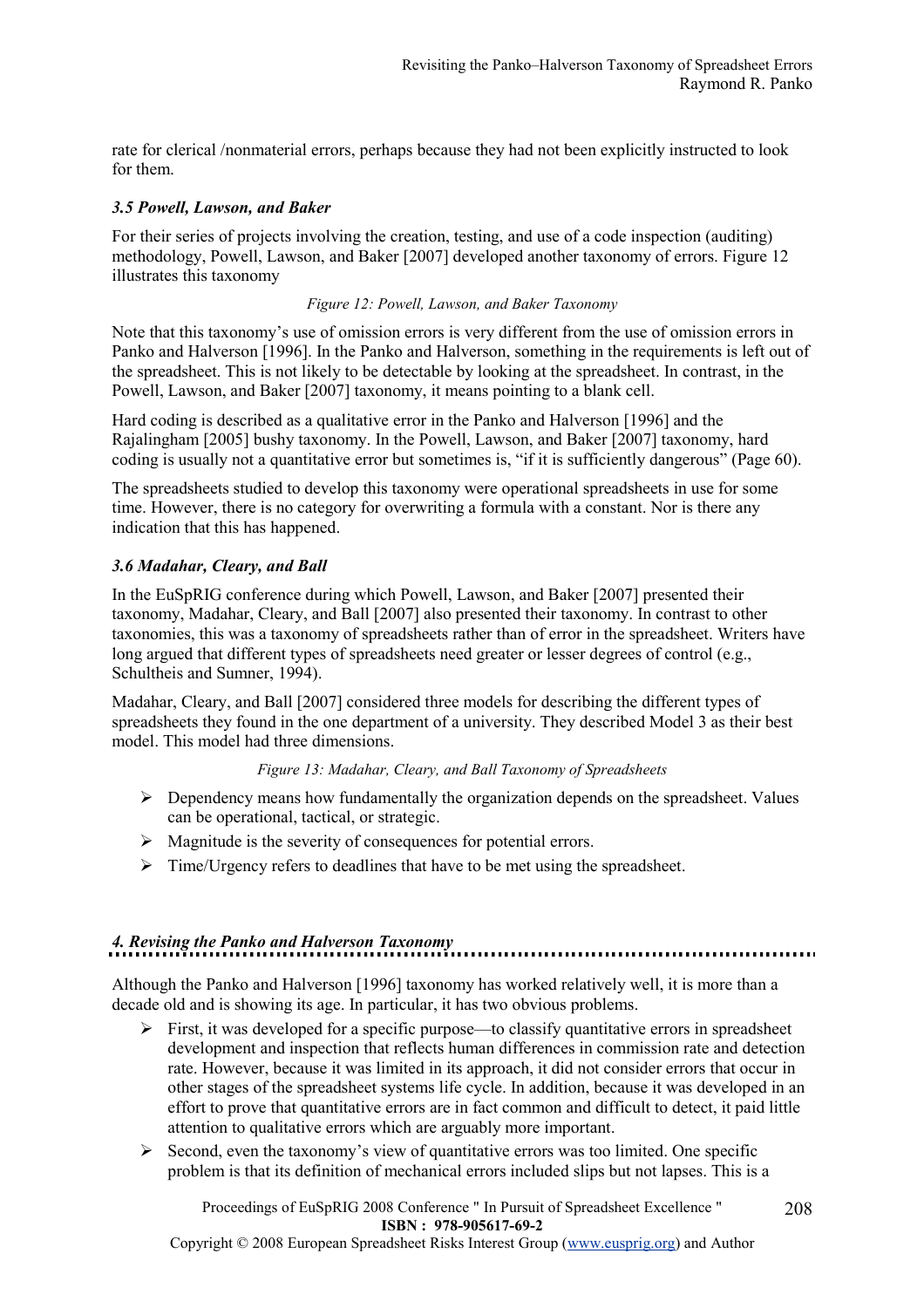serious problem. In addition, following Flower and Hayes [1980], the taxonomy was too focused at the cell level. However, errors can also occur if the developer loses focus on the broader flow of the spreadsheet.

## 4.1 Violations and Errors

Figure 14 shows our revised taxonomy of violations and errors. It has many components

Figure 14: Violations, Errors, and Context Levels

#### Violations versus Errors

In software testing, Beizer's [1990] advice to hold developers blameless is widely followed. This reflects the realization that nobody is immune to error and that using testing to assign blame is counterproductive.

However, in the study of automobile accidents, researchers have long used a distinction between errors and violations. Violations are acts that break the law, such as speeding or driving while under the influence. While errors are inevitable and are not considered blameful, violations are considered blameful, even if they do not lead to accidents.

This distinction between errors and violations may be useful in spreadsheet development. In spreadsheet development, violations would normally consist of not complying with the organization's policies for spreadsheet development. Of course, this assumes that the organization is mature enough to have policies. In cases where the company is subject to external compliance regulations, then a violation would exist if a spreadsheet created a violation of the external compliance regulation.

#### Qualitative versus Quantitative Errors

This taxonomy continues to the distinction between qualitative and quantitative errors. Quantitative errors, quite simply, are incorrect formulas and data cells that cause subsequent dependent cells to have the wrong values. If an error does not cause a subsequent value to be wrong, then the error is not a quantitative error. It is a qualitative error. Nor is the issue seriousness of the error. Qualitative errors can be extremely serious.

## Mistakes, Slips, and Lapses

Given the widespread use of the Reason and Norman distinction between mistakes, slips, and lapses, the taxonomy should be revised to reflect this set of categories.

For mistakes, it is important to realize that mistakes in formulas can come from many sources, including domain misunderstandings, logic failures, mathematical errors, and errors in using the software (usually by misusing built-in functions).

The impact of dividing the Panko and Halverson mechanical error category into slips and lapses is shown in Figure 15. In a corpus of spreadsheets described by Panko [2000], 82 subjects each developed a spreadsheet to provide a decision maker with a pro-forma income statement. In the corpus, 28% of the errors were logic errors, 21% were omission errors, and 41% were mechanical errors.

#### Figure 15: Mechanical Errors, Slips, and Lapses

The high percentage of mechanical errors was good news for error detection, because some mechanical errors such as pointing errors leave discoverable artifacts on the spreadsheet. However, the figure shows that when a classification based on slips and lapses is used, slips only account for 19% of the total errors, while 22% of the errors were lapses. Many of the lapses, by the way, occurred in reading requirements for unit costs for two years for labor and materials. This series of numbers seemed to create frequent overloads on the memory capacities of the developers.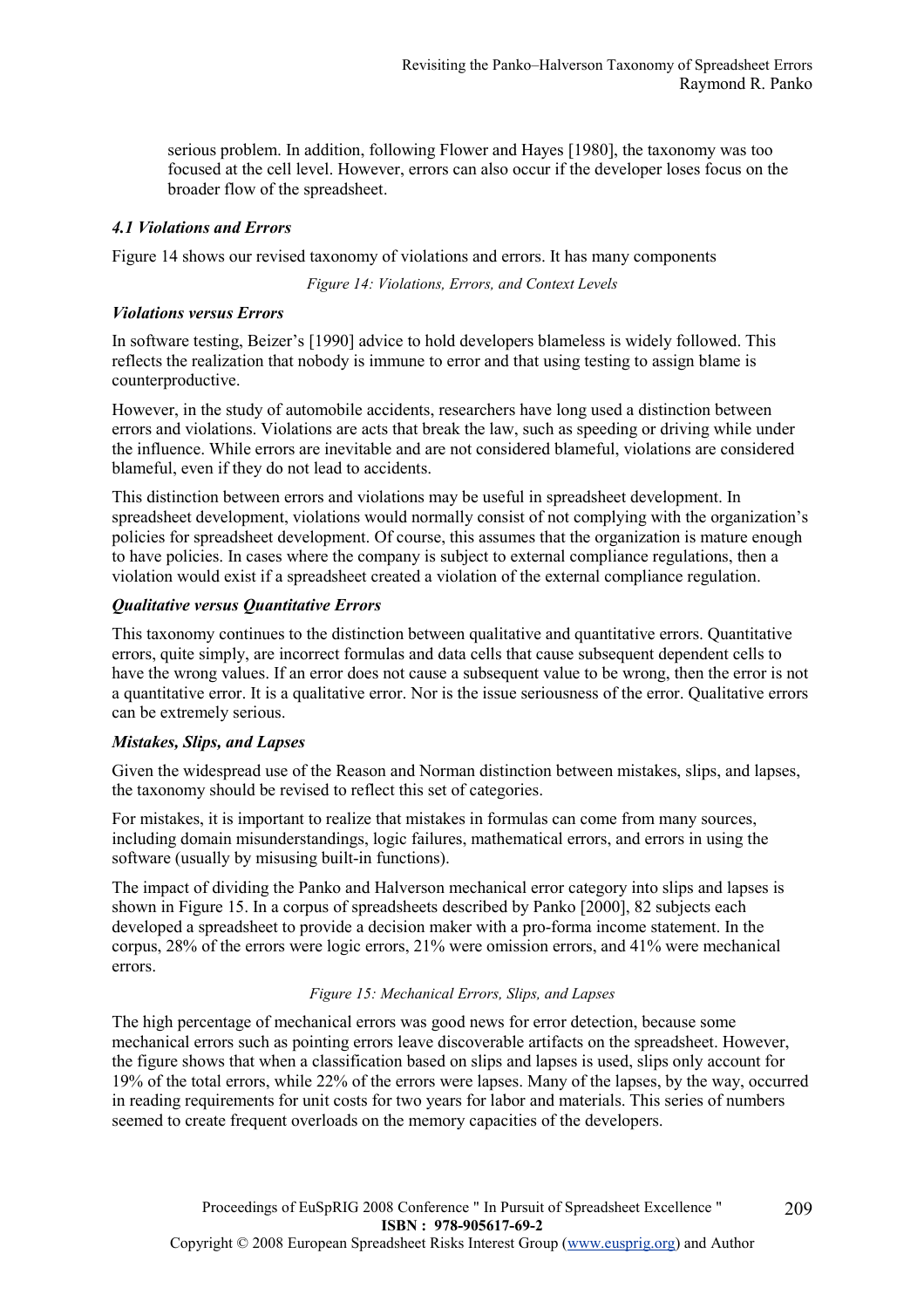# 4.2 Level of Analysis

Flower and Hayes [1980] noted that developers constantly must take into account multiple levels of context. Figure 14 notes that the same is true in spreadsheet development. When someone works at the cell level, they also need to keep in mind what is happening at the algorithm level (most algorithms require a group of formula and data cells), at the module level, and at the level of the spreadsheet as a whole.

The developer also needs to take into account the entire business system in which the spreadsheet will be used. This includes management, organization, procedures, hardware, sources of data, and other matters.

# 4.3 Life Cycle Stages and Roles

Spreadsheets generally go through a system life cycle that begins with the analysis of the current situation and needs and ends when the spreadsheet is terminated or replaced. Figure 16 shows the main stages in the system life cycle.

#### Figure 16: The Spreadsheet Life Cycle and Types of Errors

The first part of this life cycle is the system development life cycle, which includes initial analysis, the specification of requirements, the development of modules, the development of the full spreadsheet (by combining modules), and implementation. However, most of a spreadsheet's life is spent in operational use, and maintenance also has to be done occasionally. Finally, the spreadsheet is replaced or simply terminated.

The original Panko and Halverson [1996] taxonomy noted that the number of errors typically varies over a spreadsheet's life cycle. During development, many errors will exist. However, testing, inspection and use experience tend to reduce the number of errors during development. By the time a spreadsheet is released for use, good practice should substantially decrease the number of residual errors. During operational use, however, errors may increase if people if people input incorrect data or overwrite formulas with numbers.

More importantly, as Figure 16 attempt to illustrate, different types of errors will occur at different stages of the systems life cycle. Panko and Halverson [1996] only focused on development and testing. Consequently, they only considered the errors that occur during that stage of the spreadsheet life cycle.

Although the main violation and error categories are likely to occur over the entire life cycle, their specific manifestations will be very different at each stage. One of the main jobs of spreadsheet researchers must be to enumerate the kinds of errors that can and do exist at each stage.

Arguably the most important stage to understand is operational use. Many specific errors, such as entering the wrong number for a variable or incorrectly importing data, occur primarily during operational use. Violations also must be anticipated, such as violations of privacy or the use of spreadsheets to commit fraud.

Figure 17 shows another aspect of life cycle thinking. This is the fact that there are several possible organization roles involved. We need to think about violations and errors for each of these roles during each stage of the life cycle. Although these roles may be combined in many cases, it may still make sense to think in terms of logical roles to envision errors.

Figure 17: Life Cycle Stages and Roles

## **Perspective**

This paper has considerably revised and expanded the Panko and Halverson [1996] taxonomy of spreadsheet errors. The purpose of that taxonomy was to support quantitative research studies to demonstrate that quantitative spreadsheet errors are frequent, that quantitative spreadsheet errors are difficult to detect, and that many spreadsheet errors are significant.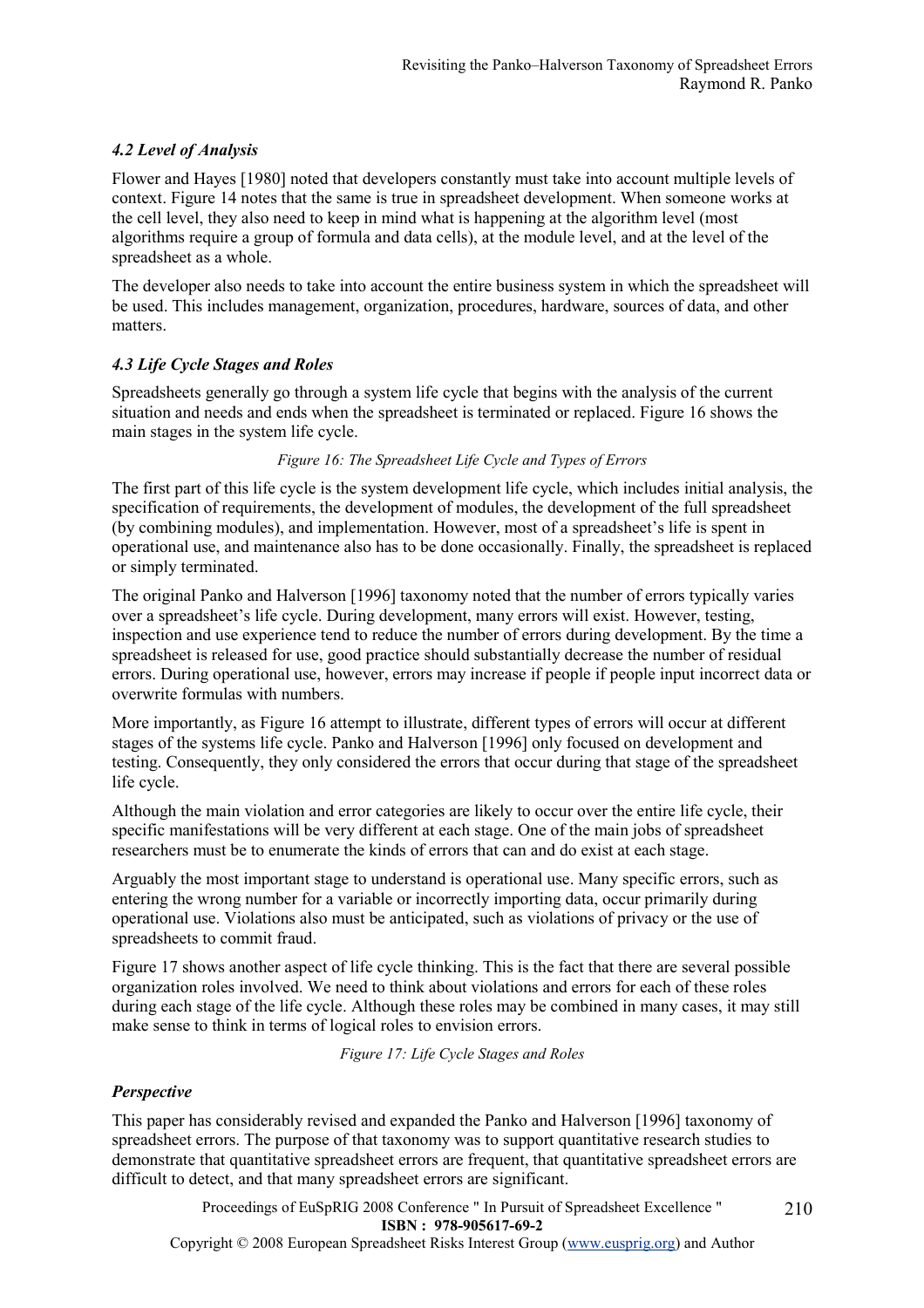To some extent, these ideas have been broadly accepted. In any case, people who still reject that experimental evidence regarding them are not likely to have their opinions changed by further quantitative research.

It is now time to shift our focus toward identifying the large number of different types of errors that are possible in different life cycle stages and by people with different roles to play. For this, we do not need tight taxonomies as much as we did previously. Although experiments and other quantitative research must have well-formed and tight logical taxonomies, as we move from proof or danger to providing guidance to corporations, we will need more expansive taxonomies that suggest issues rather than tight taxonomies to confirm issues.

# References

- Allison, Graham T. and Zelikow, Phillip. (1999). Essence of Decision: Explaining the Cuban Missile Crisis (2nd Edition) (Paperback), Longman Publishers: Englewood Cliffs, NJ.
- Allwood, C. M. (1984). "Error Detection Processes in Statistical Problem Solving." Cognitive Science, 8(4), 413-437.
- Ayalew, Yirsaw; Clermont, Markus; & Mittermeir, Roland T. (2000, July 17-18). "Detecting Errors in Spreadsheets," Symposium Proceedings EuSpRIG 2000, University of Greenwich, London, UK, European Spreadsheet Risks Interest Group, 51-62.
- Beizer, B. (1990). Software Testing Techniques. 2<sup>nd</sup> ed. New York: Van Nostrand.
- Bishop, Brian and McDaid, Kevin, "An Empirical Study of End-User Behaviour in Spreadsheet Error Detection and Correction," Proceedings of the European Spreadsheet Risks Interest Group, EuSpRIG 2007 Conference, University of Greenwich, London, July 2007, pp. 165-176.
- Croll, G. The importance and criticality of spreadsheets in the City of London. Proceedings of the EuSpRIG Conference, London (2005).
- Flower, L. A., & Hayes, J. R. (1980). "The Dynamics of Composing: Making Plans and Juggling Constraints," Cognitive Processes in Writing. Eds. L. W. Gregg & E. R. Steinberg. Hillsdale, NJ: Lawrence Erlbaum Associates. 31-50.
- Galletta, D. F.; Abraham, D.; El Louadi, M.; Lekse, W.; Pollailis, Y.A.; & Sampler, J.L. (1993, April-June). "An Empirical Study of Spreadsheet Error-Finding Performance." Journal of Accounting, Management, and Information Technology, 3(2), 79-95.
- Gentner, D. R. (1988) "Expertise in Typewriting" in Chi, M. T. H., R. Glaser, and M. J. Faar (eds.) (1988), The Nature of Expertise, Hillsdale, NJ: Lawrence Erlbaum Associates, pp. 1-22.
- Gould, John D. "Experiments on Composing Letters: Some Facts, Some Myths, and Some Observations, Chapter 5 in Lee W. Gregg and Erwin Steinberg (eds.) Cognitive Processes in Writing, Lawrence Erlbaum: Hillsdale, NJ, 1980, pp. 97-127.
- Grossman, Thomas A. and Özlük, Özgür, "Research Strategy and Scoping Survey on Research Practices," Proceedings of EuSpRIG 2003, European Spreadsheet Risks Interest Group, July 24-25, Trinity College, Dublin, Ireland, pp. 23-32.
- Hayes, J. R. & Flower, L. (1980). "Identifying the Organization of Writing Processes," Cognitive Processes in Writing. Eds. L. W. Gregg & E. R. Steinberg. Hillsdale NJ: Erlbaum. 31-50.
- Howe, Harry & Simkin, Mark F. (2006, January). "Factors Affecting the Ability to Detect Spreadsheet Errors," Decision Sciences Journal of Innovative Education, 4(1), 101-122.
- Jambon, Francis. "Taxonomy for Human Error and System Fault Recovery from the Engineering Perspective," Proceedings of the International Conference on Human–Computer Interaction in Aeronomics, Montreal, Canada, May 1998, 55-60.
- Madahar, Mukul; Cleary, Pat; and Ball, David. (2007). "Categorisation of Spreadsheet Use within Organisations, Incorporating Risk: A Progress Report," Proceedings of the European Spreadsheet Risks Interest Group, EuSpRIG 2007 Conference, University of Greenwich, London, July 2007, pp. 37-45.
- Norman, Donald A., "Categorization of Action Slips," Psychological Review, 88, 1981, 1-15.
- Panko, R. R. (2008a). Human Error Website. (http://panko.shidler.hawaii.edu/humanerr.htm). Honolulu, HI: University of Hawai`i.
- Panko, R. R. (2008b). Spreadsheet Research (SSR) Website. (http://panko.shilder.hawaii.edu/panko/ssr/). Honolulu, HI: University of Hawai`i.
- Panko, Raymond R., "Applying Code Inspection to Spreadsheet Testing," Journal of Management Information Systems, 16(2), Fall 1999, 159-176.
- Panko, Raymond R. & Sprague, Ralph H., Jr. (1998, April) "Hitting the Wall: Errors in Developing and Code Inspecting a 'Simple' Spreadsheet Model," Decision Support Systems, 22(4), 337-353.
	- Proceedings of EuSpRIG 2008 Conference " In Pursuit of Spreadsheet Excellence " ISBN : 978-905617-69-2

Copyright © 2008 European Spreadsheet Risks Interest Group (www.eusprig.org) and Author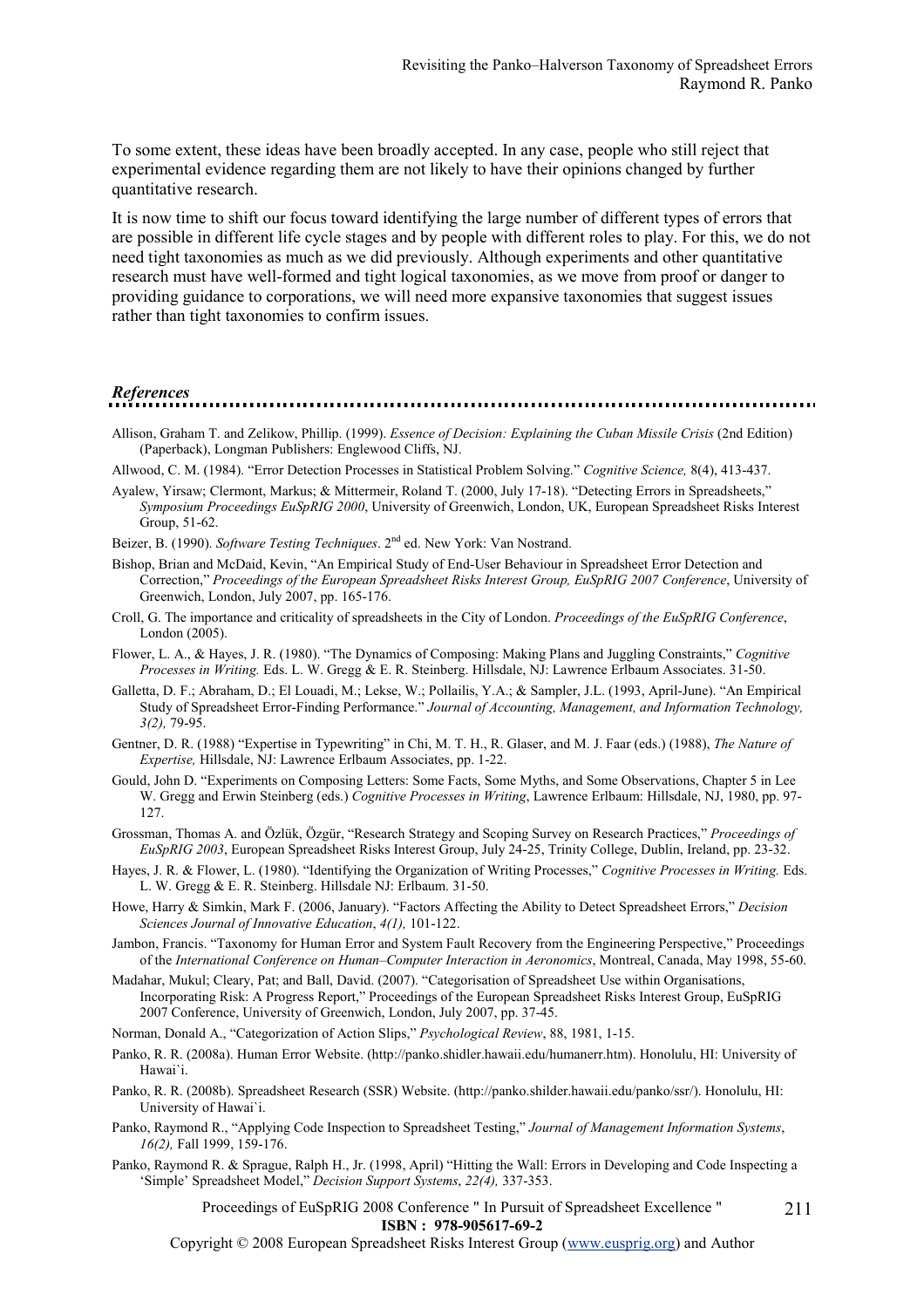Panko, R. R. (1988). End User Computing: Management, Applications, and Technology. New York: Wiley.

- Panko, Raymond R. and Halverson, Richard P., Jr., "An Experiment in Collaborative Spreadsheet Development," 2(4) Journal of the Association for Information Systems, July 2001.Panko, Raymond R. & Halverson, Richard Jr., "An Experiment in Team Development to Reduce Spreadsheet Errors" Journal of Management Information Systems 15(1), Spring 1997, 21-32
- Panko, Raymond R. & Halverson, Richard Jr., "Are Two Heads Better than One? (At Reducing Errors in Spreadsheet Modeling)," Office Systems Research Journal 15(1), Spring 1997, 21-32.
- Panko, Raymond R. and Halverson, R. H., Jr. "Spreadsheets on Trial: A Framework for Research on Spreadsheet Risks," Proceedings of the Twenty-Ninth Hawaii International Conference on System Sciences, Volume II, Kihei, Maui, January, 1996, pp. 326-335.
- Powell, Stephen G.; Lawson, Barry; and Baker, Kenneth R. (2007). "Impact of Errors on Operational Spreadsheets," Proceedings of the European Spreadsheet Risks Interest Group, EuSpRIG 2007 Conference, University of Greenwich, London, July 2007, pp. 57-68.
- Pryor, Louise, "Correctness is not Enough," Proceedings of EuSpRIG 2003, European Spreadsheet Risks Interest Group, July 24-25, Trinity College, Dublin, Ireland, pp. 117-122.
- Rajalingham, Kamalasen; Chadwick, David; Knight, Brian; and Edwards, Dilwyn, (2000a, January)"Quality Control in Spreadsheets: A Software Engineering-Based Approach to Spreadsheet Development," Proceedings of the Thirty-Third Hawaii International Conference on System Sciences, Maui, Hawaii. (.pdf format)
- Rajalingham, Kamalasen; Chadwick, David R.; & Knight, Brian. (2000b, July 17-18). "Classification of Spreadsheet Errors, Symposium Proceedings EuSpRIG 2000, University of Greenwich, London, UK, European Spreadsheet Risks Interest Group, pp. 23-34.
- Rajalingham, Kamalasen. (2005, July). "A Revised Classification of Spreadsheet Errors," Proceedings of the 2005 European Spreadsheet Risks Interest Group, EuSpRIG 2005, Greenwich, London, 185-199.
- Rasmussen, J. & Jensen, A. "Mental Procedures in Real-Life Tasks: A Case Study of Electronic Troubleshooting," Ergonomics, 1974, 17, 293-307.
- Reason, James P. (1990). Human Error, Cambridge University Press: Cambridge, England, 1990.
- Reason, James T. & Mycielska, K., Absent-Minded? The Psychology of Mental Lapses and Everyday Errors, Prentice Hall, Englewood Cliffs, N.J., 1982.
- Senders, John W. and Moray, Neville P. (1991). Human Error: Cause, Prediction, and Reduction, LawrenceErlbaum: Hillsdale, NH.
- Teo, T.S.H. & Tan, M., "Quantitative and Qualitative Errors in Spreadsheet Development," Proceedings of the Thirtieth Hawaii International Conference on System Sciences, Kihei, Hawaii, January 1997.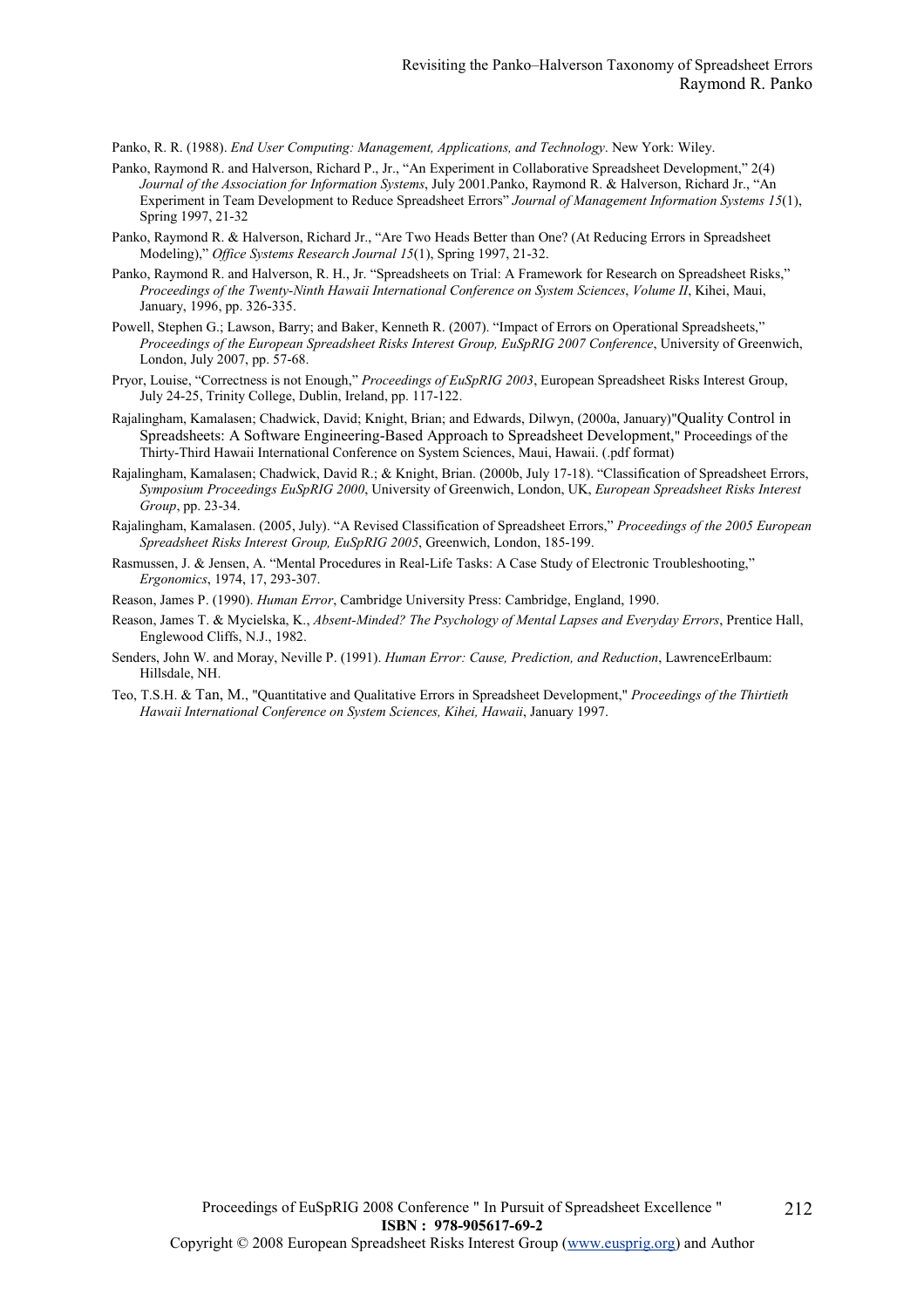#### Figures ......................................

Figure 1: Mistakes versus Slips and Lapses

| Stage of Error     | Type of Error                                   |                                   |  |  |
|--------------------|-------------------------------------------------|-----------------------------------|--|--|
| Error in Planning  | Logic or mathematical<br>Mistake<br>error, etc. |                                   |  |  |
| Error in Execution | Slip                                            | Sensory-motor error               |  |  |
|                    | Lapse                                           | Error cause by<br>memory overload |  |  |

#### Figure 2: Rasmussen's Taxonomy of Cognition and Errors

| Type of Work    | Characteristics                                                                             |
|-----------------|---------------------------------------------------------------------------------------------|
| Knowledge-Based | Applies knowledge of the system when no rules exist.                                        |
| Rule-Based      | Applies rules. Example: Things work better when they<br>are plugged in and turned on.       |
| Skill-based     | Applies well-learned sensory-motor skills. Example:<br>Measuring a voltage on a volt meter. |

Figure 3: Allwood's Study of Mathematical Errors

|                     | Execution | Solution<br>Method | Higher<br>level math | <b>Skip</b> | Other | Total |
|---------------------|-----------|--------------------|----------------------|-------------|-------|-------|
| <b>Total Errors</b> | 202       | 67                 | 16                   | 29          | 13    | 327   |
| % of Errors Made    | 62%       | 20%                | 5%                   | 9%          | 4%    | 100%  |
| Found               | 168       | 32                 | 4                    | 0           | 6     | 210   |
| % Found             | 83%       | 48%                | 25%                  | $0\%$       | 46%   | 64%   |
| Not Found           | 34        | 35                 | 12                   | 29          |       | 117   |
| % of Final Errors   | 29%       | 30%                | 10%                  | 25%         | 6%    | 100%  |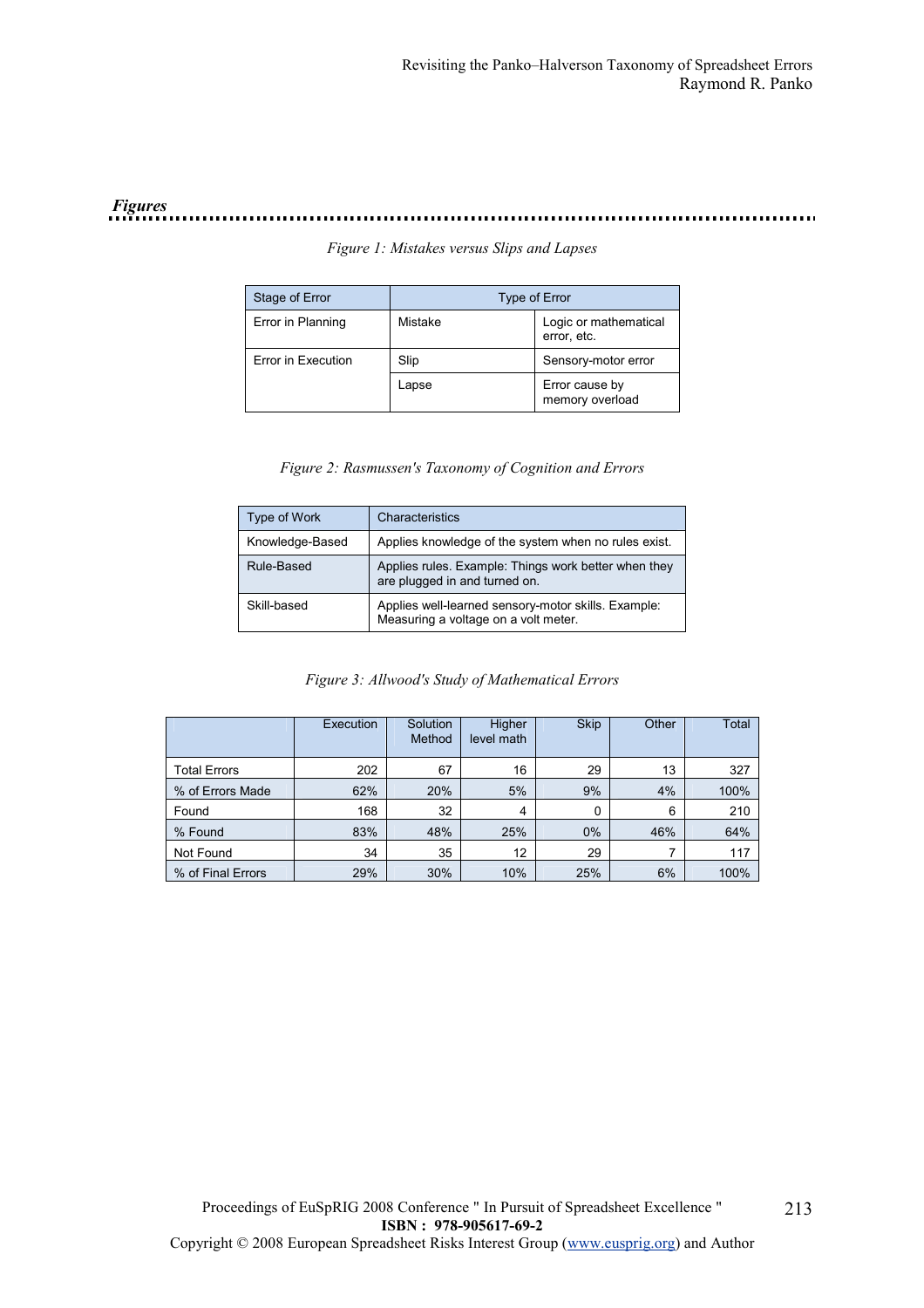

Figure 4: The Flower and Hayes Context Pyramid

Figure 5: Panko and Halverson Spreadsheet Risks Research Cube



Figure 6: Panko and Halverson Metrics for Measuring Errors

Percentage of models containing errors Number of errors per model Distribution of errors by magnitude Cell error rate

Note: Errors are recorded in the cell in which they originally occur. Consequent inaccuracies in copied cells or descendent cells due to this error are not counted as errors.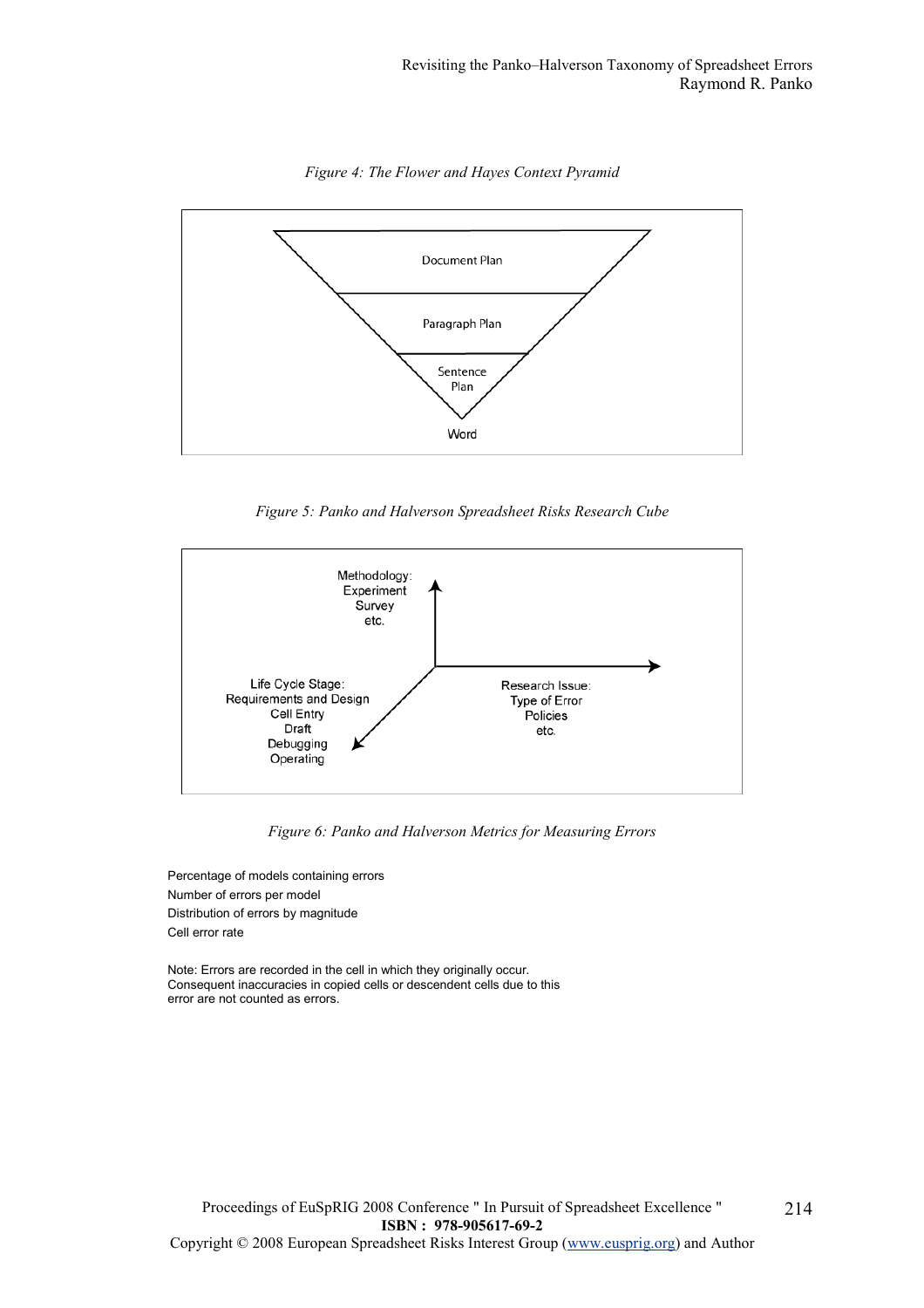

Figure 7: Panko and Halverson Taxonomy of Error Types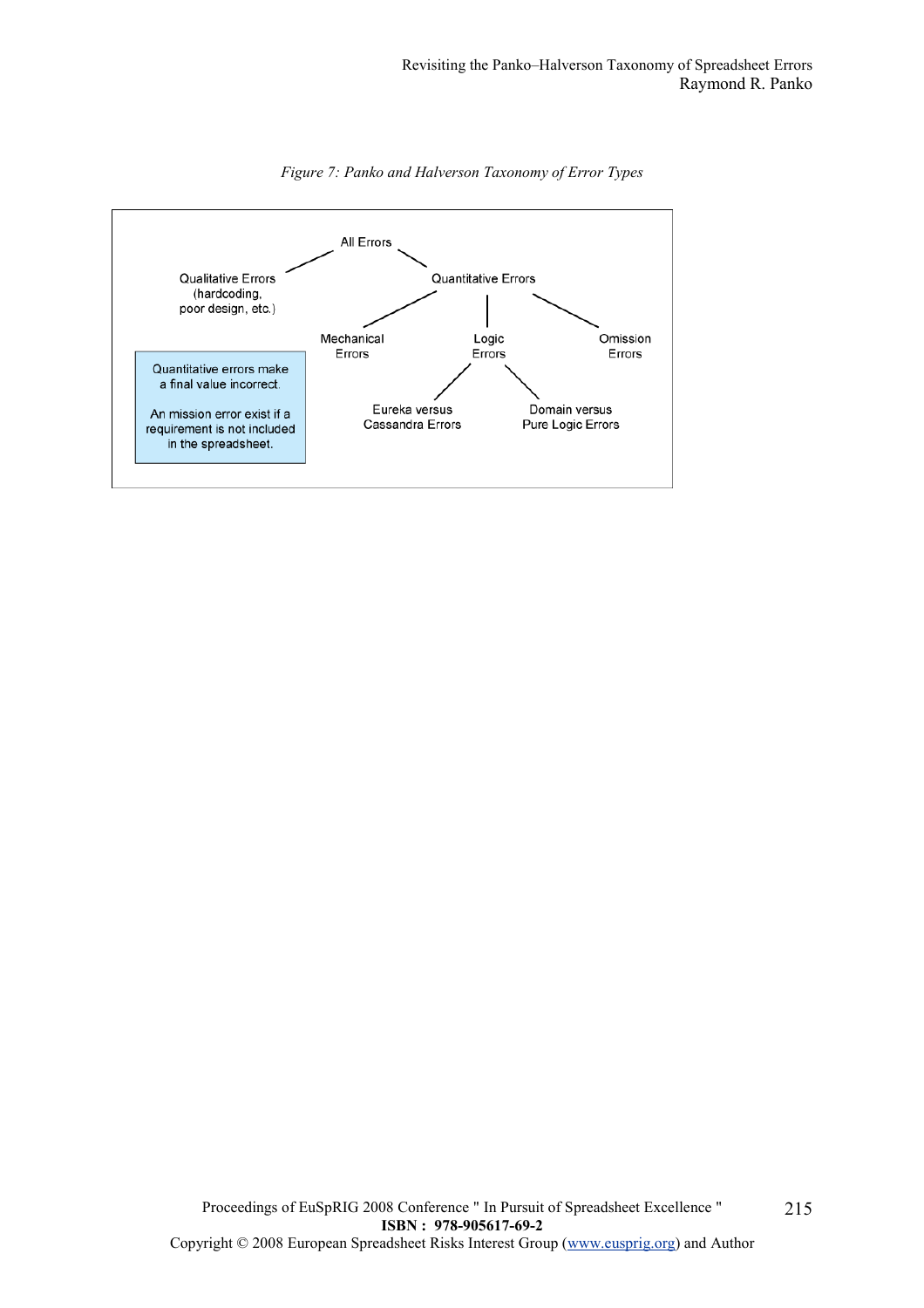User-Generated **Quantitative** Accidental Developer Omission Alteration (makes an incorrect change) Duplication End-User Data inputter (input) Omission Alteration Duplication Interpreter (output) Omission Alteration Duplication Reasoning Domain Knowledge Real-world knowledge Mathematical representation Implementation Syntax Logic **Qualitative** Semantic **Structural** Temporal (based on information that has not been updated) Maintainability

System-Generated

Figure 8: The Rajalingham, Chadwick, Knight, and Edwards 2000 Taxonomy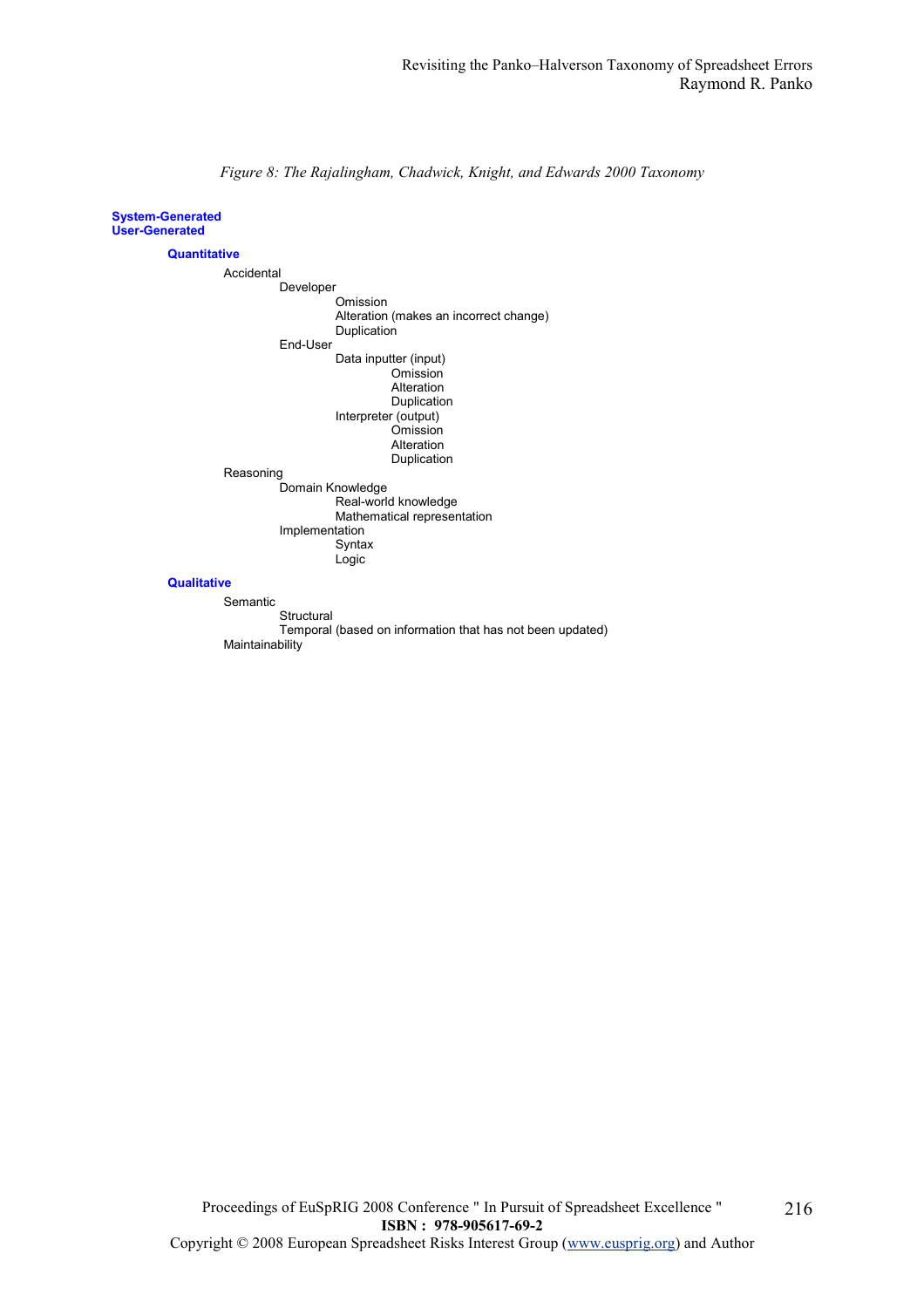#### Figure 9: Rajalingham's 2005 "Bushy" Taxonomy

#### Software Errors

#### User Errors

Qualitative Errors Formatting errors Update errors Hard-coding errors Semantic errors Quantitative Errors Mechanical Errors Overwriting Errors Unreferenced data Referenced data Data Input Errors Unreferenced data Referenced data Logic Errors Errors in enabling skills Errors in planning skills Omission Errors

Figure 10: Rajalingham's 2005 "Binary" Taxonomy

#### **Quantitative**

#### Accidental

- **Structural** Insertion
	- Update

Modification

- Deletion
- Data input
	- Insertion

Update

Deletion Modification

#### Reasoning

- Domain knowledge
	- Real-world knowledge
		- Mathematical representation
- Implementation
	- Logic
	- Syntax

#### **Qualitative**

**Temporal Structural** Visible

Hidden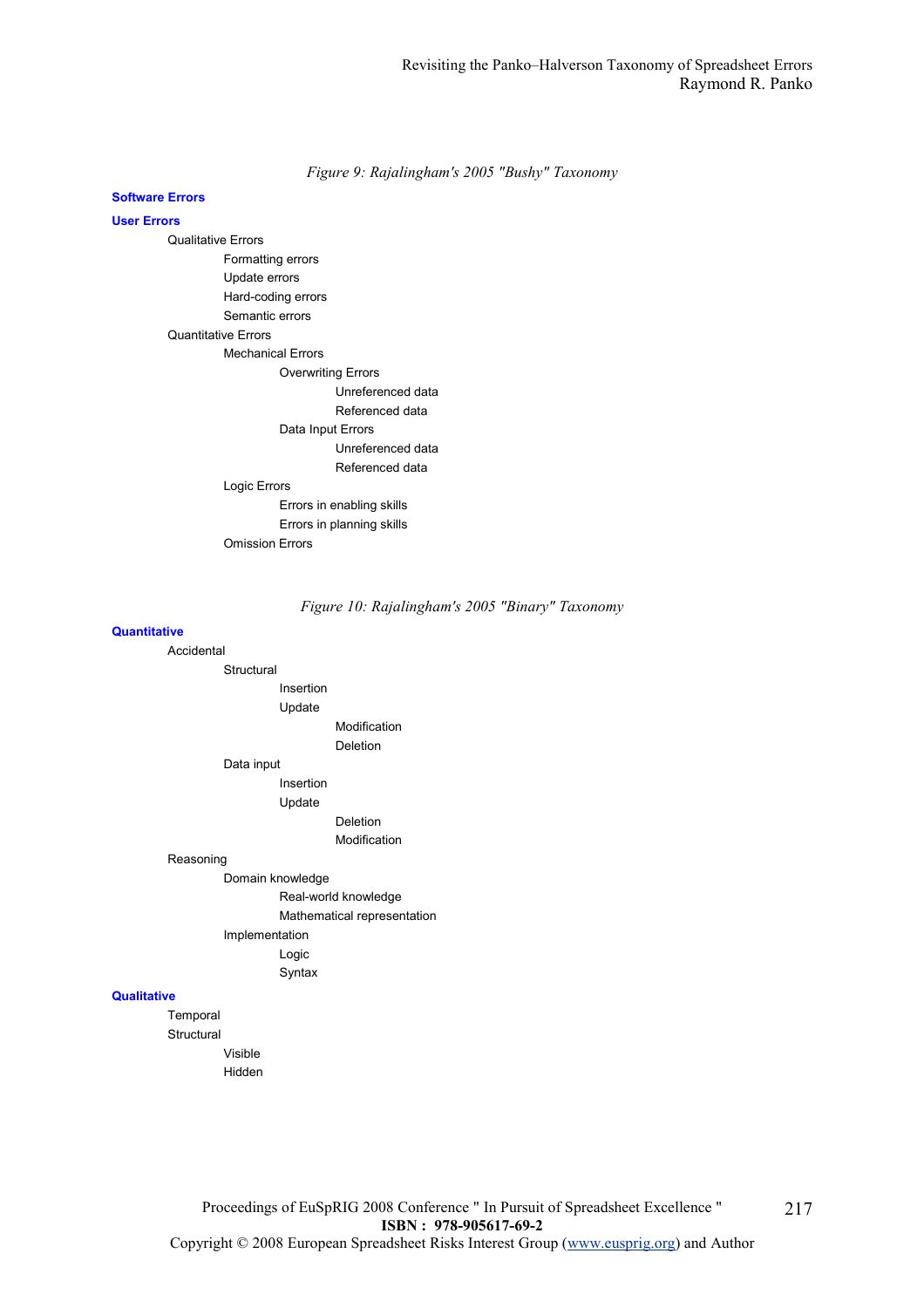| <b>Type of Error</b>                        | Seeded<br><b>Errors</b> | Percentage<br>Found | Description                                                                         |
|---------------------------------------------|-------------------------|---------------------|-------------------------------------------------------------------------------------|
| Data Entry Errors                           | 5                       | 72%                 | Out of range values, negative values,<br>one value entered as a label               |
| Clerical and Non-<br><b>Material Errors</b> | 10                      | 66%                 | Spelling errors, incorrect dates, etc.                                              |
| <b>Rules Violations</b>                     | 3                       | 60%                 | Cell entries which violate a stated<br>company policy for an ineligible<br>employee |
| Formula Errors                              | 25                      | 54%                 | Inaccurate range references, embedded<br>constants, illogical formulas              |
| <b>Total Errors</b>                         | 43                      | 67%                 |                                                                                     |

Figure 11: Howe and Simkin Taxonomy

Figure 12: Powell, Lawson, and Baker Taxonomy

| <b>Error Type</b> | Description                                                                            |
|-------------------|----------------------------------------------------------------------------------------|
| Logic             | Formula is used incorrectly, leading to an<br>incorrect result.                        |
| Reference         | A formula contains one or more incorrect<br>references to other cells.                 |
| Hard-Coding       | One or more numbers appear in formulas, and<br>the practice is sufficiently dangerous. |
| Copy/Paste        | A formula is wrong do to an incorrect cut and<br>paste.                                |
| Data Input        | An incorrect data input is used.                                                       |
| Omission          | A formula is wrong because one of its input cells<br>is blank                          |

Figure 13: Madahar, Cleary, and Ball Taxonomy of Spreadsheets

| <b>Dimension</b> | <b>Description</b>                                                                                                  |
|------------------|---------------------------------------------------------------------------------------------------------------------|
| Dependency       | How fundamentally the organization depends on the spreadsheet.<br>Values can be operational, tactical, or strategic |
| Magnitude        | The severity of consequences for potential errors                                                                   |
| Time/Urgency     | Deadlines that have to be met using the spreadsheet                                                                 |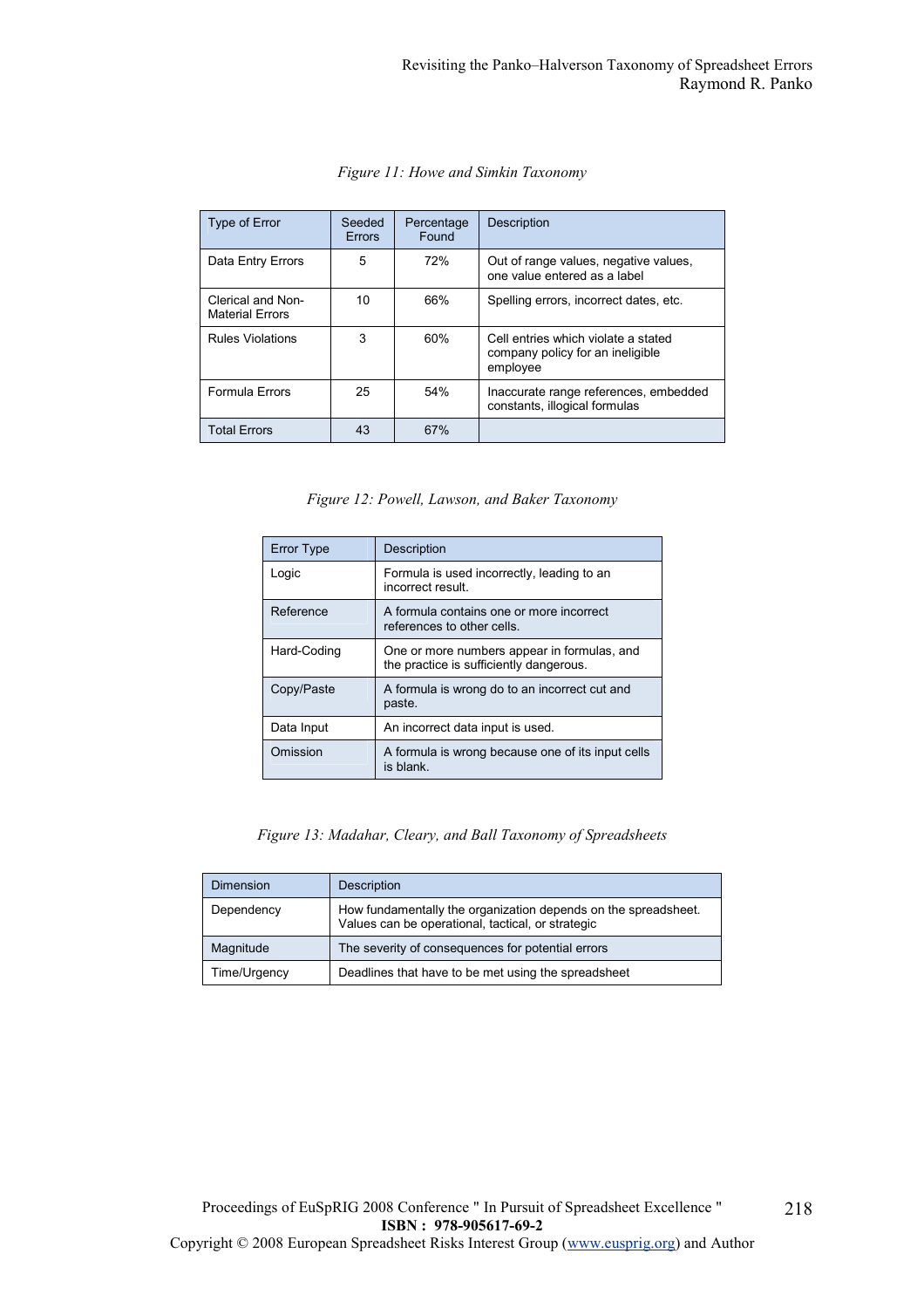|                        | <b>Violations</b> | <b>Errors</b> |                                     |  |  |  |              |        |
|------------------------|-------------------|---------------|-------------------------------------|--|--|--|--------------|--------|
|                        |                   | Qualitative   | Quantitative                        |  |  |  |              |        |
|                        |                   |               | <b>Mistakes</b>                     |  |  |  | Slips/Lapses |        |
| Level                  |                   |               | Software<br>Math<br>Domain<br>Logic |  |  |  | Slips        | Lapses |
| <b>Business System</b> |                   |               |                                     |  |  |  |              |        |
| Spreadsheet            |                   |               |                                     |  |  |  |              |        |
| Module                 |                   |               |                                     |  |  |  |              |        |
| Algorithm              |                   |               |                                     |  |  |  |              |        |
| Cell                   |                   |               |                                     |  |  |  |              |        |

# Figure 14: Violations, Errors, and Context Levels

Figure 15: Mechanical Errors, Slips, and Lapses

|                                                                                              | 1996<br>Taxonomy |                | Modification |
|----------------------------------------------------------------------------------------------|------------------|----------------|--------------|
| Type of Error                                                                                | Mechanical       | Slip           | Lapse        |
| Pointing errors                                                                              | 8                | 8              | $\Omega$     |
| Year 1 and Year 2 sales salaries translated into two<br>salespeople instead of two years     | 1                |                |              |
| Owner salary = $60,000$ instead of 80,000                                                    | 1                |                |              |
| Typing incorrect value for unit materials and labor cost<br>(usually due to a transposition) | 12               |                | 12           |
| Units sold value for Year 2 used in Year 1                                                   | 1                |                |              |
| Units sold value 32,000 instead of 3,200*                                                    |                  | 1              |              |
| Sign incorrect                                                                               | $\mathfrak{p}$   | $\mathfrak{p}$ |              |
| Parenthesis error                                                                            |                  |                |              |
| Rent = $3,600$ instead of $36,000*$                                                          | 1                |                |              |
| Total Mechanical/Slip/Lapse Errors                                                           | 28               | 13             | 15           |
| Percentage of errors                                                                         | 41%              | 19%            | 22%          |

Note: \* means could be categorized either as a slip or as a lapse.